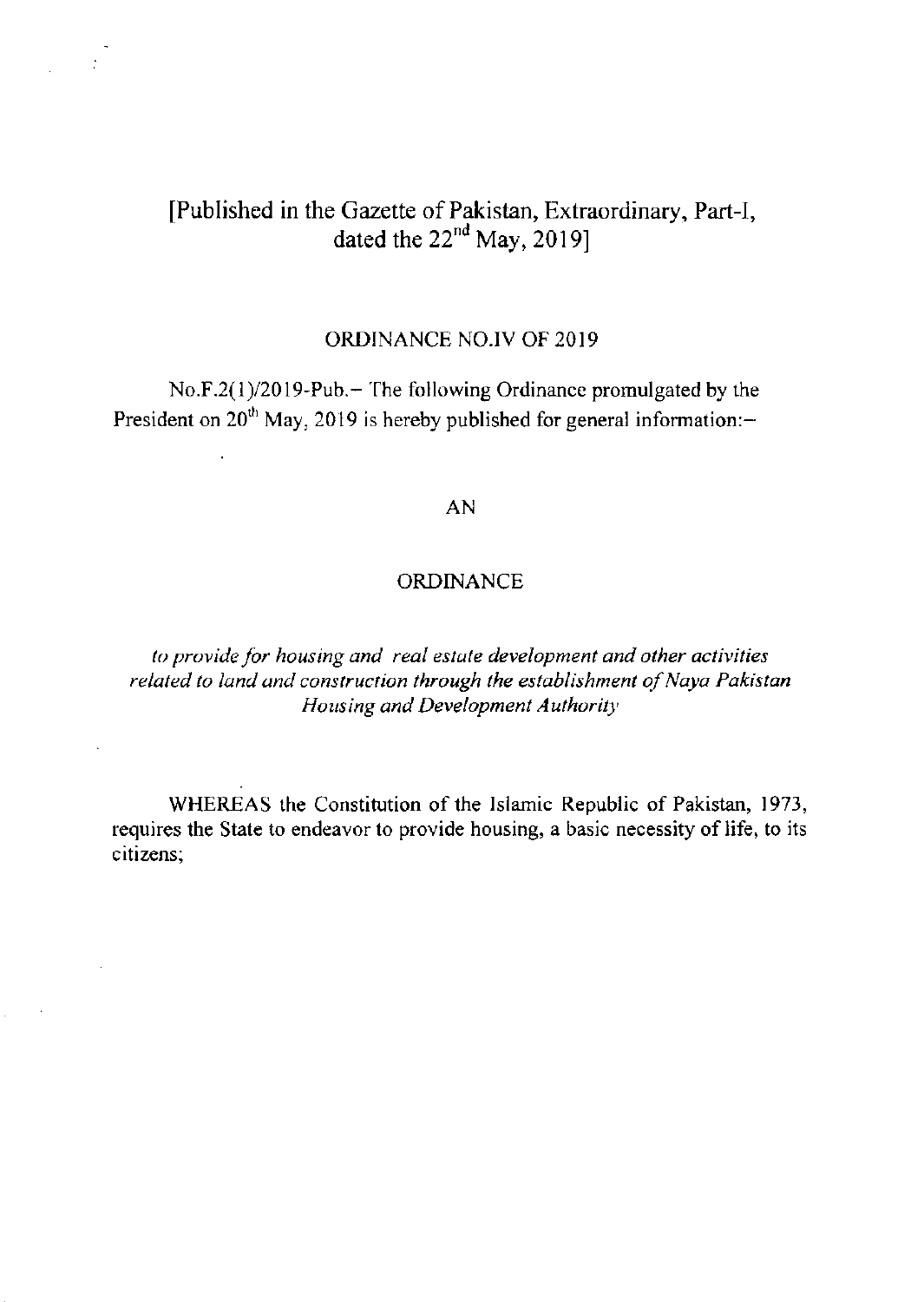AND WHEREAS it is expedient to establish the Naya Pakistan Housing and Development Authority for the purposes of planning, development, construction and management of real estate development schemes and projects, including housing, and matters connected therewith and ancillary thereto so as to pursue philanthropic and other objectives on profit and non-profit basis and to carry out refurbishment, uplift or establishment and maintenance of infrastructure, roads etc. and the performance of other civic and municipal ventures or tasks:

AND WHEREAS the Senate and the National Assembly are not in session and the President is satisfied that circumstances exist which render it necessary to take immediate action:

NOW, THEREFORE, in exercise of powers conferred by clause (1) of Article 89 of the Constitution of Islamic Republic of Pakistan, 1973, the President of the Islamic Republic of Pakistan is pleased to make and promulgate the following Ordinance: - -

#### **CHAPTER I**

#### **PRELIMINARY**

Short title, extent, commencement and application. $-(1)$  This  $\mathbf{1}$ . Ordinance shall be called the Naya Pakistan Housing and Development Authority Ordinance, 2019.

- (2) It extends to the whole of Pakistan
- (3) It shall come into force at once.

Application.—This Ordinance shall apply to the works, lands and  $2_{-}$ buildings owned or acquired by, vested in or in the possession of the Federal Government in the specified area and the schemes developed or re-developed under this Ordinance.

- $3.$  Definitions.— In this Ordinance,—
- "Acting Chairman" means the Acting Chairman of the Authority  $(a)$ appointed in terms of sub-sections (6) or (7), respectively, of section 10;
- (b) "Adjudicator" means an Adjudicator of the Authority appointed in accordance with section 41;
- $(c)$ "Appellate Tribunal" means the Appellate Tribunal of the Authority established pursuant to this Ordinance;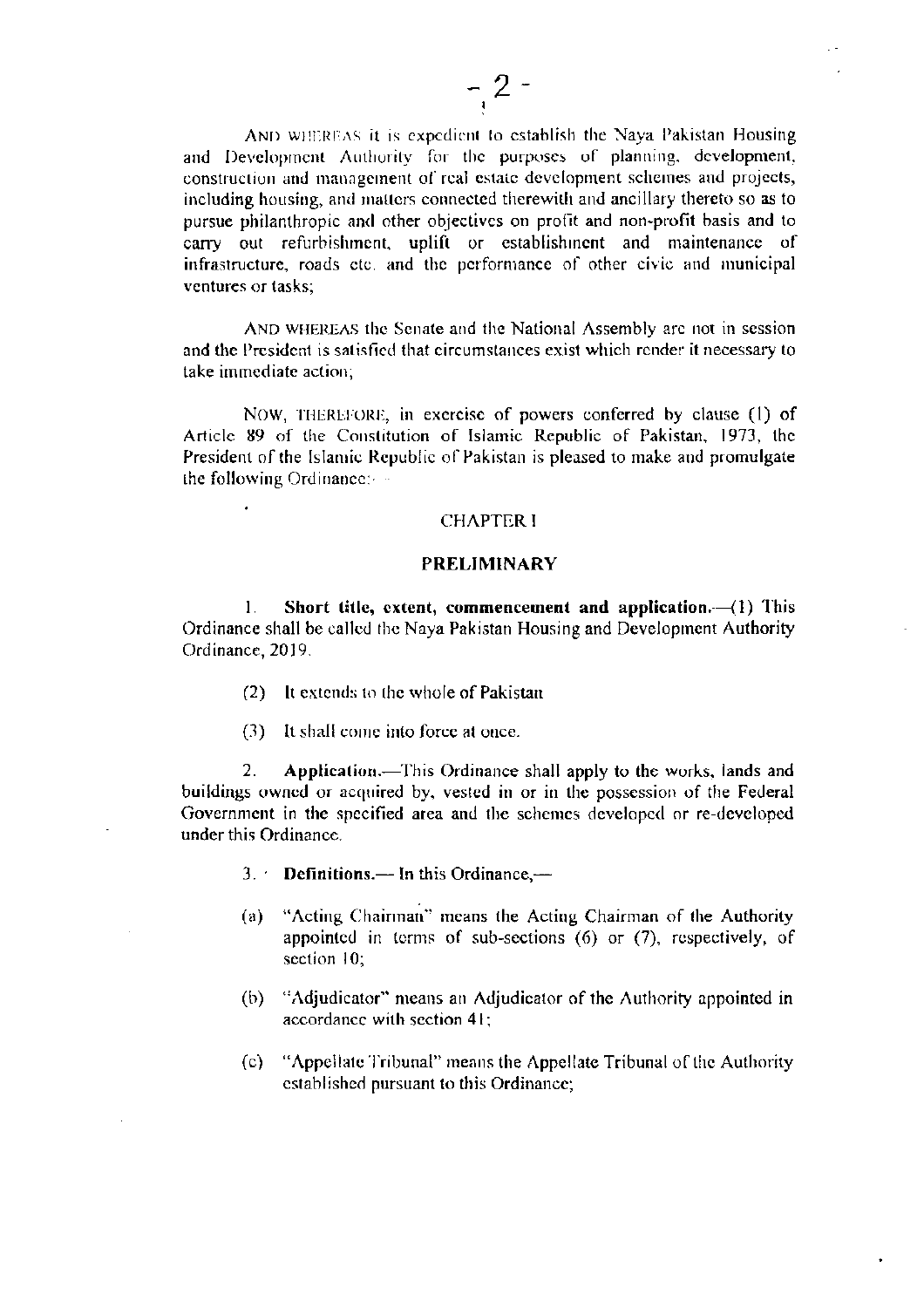- (d) "Authority" means Naya Pakistan Housing and Development Authority established under this Ordinance;
- (e) "certificate of title" includes a certificate of title with regard to the entitlement to an immovable property in terms of a lease, tenancy, license, allotment or allocation or any other mode of grant issued by the Registrar, in the manner and on such terms and conditions as may be prescribed;
- "Chairman" means the Chairman of the Authority;  $\Omega$
- $(g)$ "enforcement inspector" means an employee of the Authority designated as enforcement inspector in accordance with section 38;
- "Federal Land Bank" means the Federal Land Bank constituted  $(h)$ under section 16:
- "finance" shall have the same meaning as assigned thereto in the  $(i)$ Financial Institutions (Recovery of Finances) Ordinance, 2001 (XLVI of 2001);
- $\left( \mathrm{J}\right)$ "financial institution" shall have the same meaning as assigned thereto in the Financial Institutions (Recovery of Finances) Ordinance, 2001 (XLVI of 2001);
- (k) "Fund" means Naya Pakistan Housing and Development Authority Fund created under this Ordinance;
- $(1)$ "house finance" means finance provided by financial institutions to individuals for the construction, re-furbishment or purchase of residential houses, units or apartments or for purchase of residential plots and construction thereon;
- (m) "management association" means a body, association, trust, body corporate, society or any other entity, registered or otherwise, established and mandated by the Authority, in the prescribed manner, for managing a scheme or part thereof;
- "member" means a member of the Policy Board;  $(n)$
- (o) "Policy Board" means the Policy Board of the Authority constituted under this Ordinance;
- (p) "prescribed" means prescribed by rules or regulations under this Ordinance:
- (q) "Patron" means the Patron of the Authority;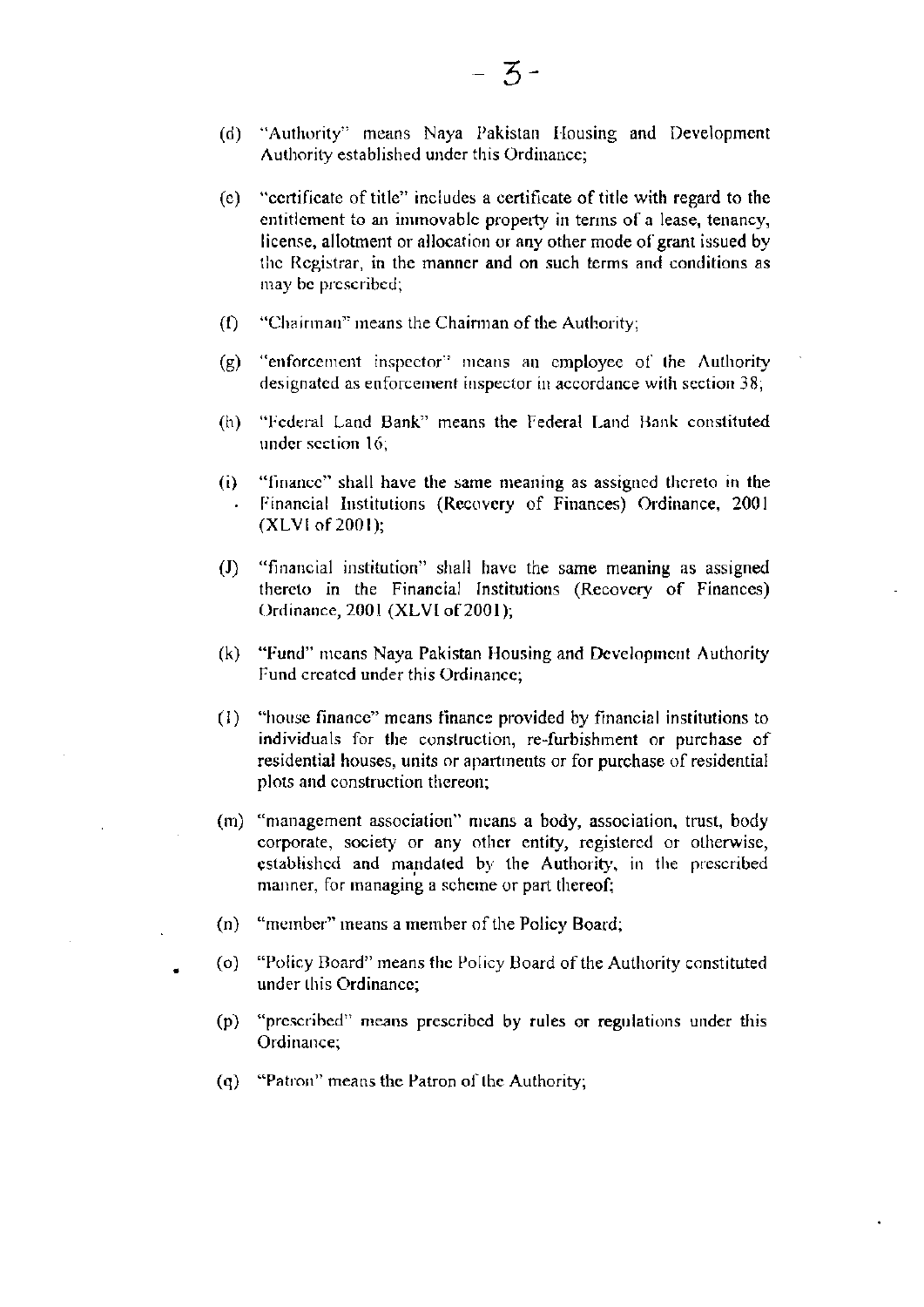- "Registrar" means a registrar appointed under Section-22 of this  $(r)$ Ordinance:
- "Schedule" means a Schedule appended to this Ordinance;  $(s)$
- "scheme" means a scheme or schemes, plan, facility or project, on  $(t)$ profit or non-profit basis, comprising development or redevelopment of:
	- new or existing cities, towns and islands, or  $(i)$
	- (ii) mix-use, housing, commercial and/or public amenity plots, buildings and/or units and related infrastructure, or
	- (iii) infrastructure and services including transportation systems and road networks, traffic management systems, healthcare facilities, educational facilities, recreational and cultural facilities, municipal and civic facilities and services, communications systems and facilities, utilities infrastructure and network (including water supply, drainage, sewerage, sanitation). or
	- (iv) energy generation, procurement, transportation, transmission and distribution systems including for electric power (through any energy source) and gas (LNG/RLNG, LPG etc.), or
	- (v) industrial estates and parks, and
	- (vi) all facilities, systems and works incidental or ancillary thereto, planned, made, undertaken and/or supervised and/or approved by the Authority under this Ordinance;
- (u) "Secretary" means the Secretary of the Authority appointed in accordance with section 6 (7) of this Ordinance;
- $(v)$  "section" means a section of this Ordinance; and
- (w) "specified area" includes an area in which the Authority may pursue a scheme;

## **CHAPTER II**

### **INCORPORATION AND FUNCTIONS**

4. Authority. $-(1)$  The Patron shall, by notification in the official Gazette, establish the Naya Pakistan Housing and Development Authority.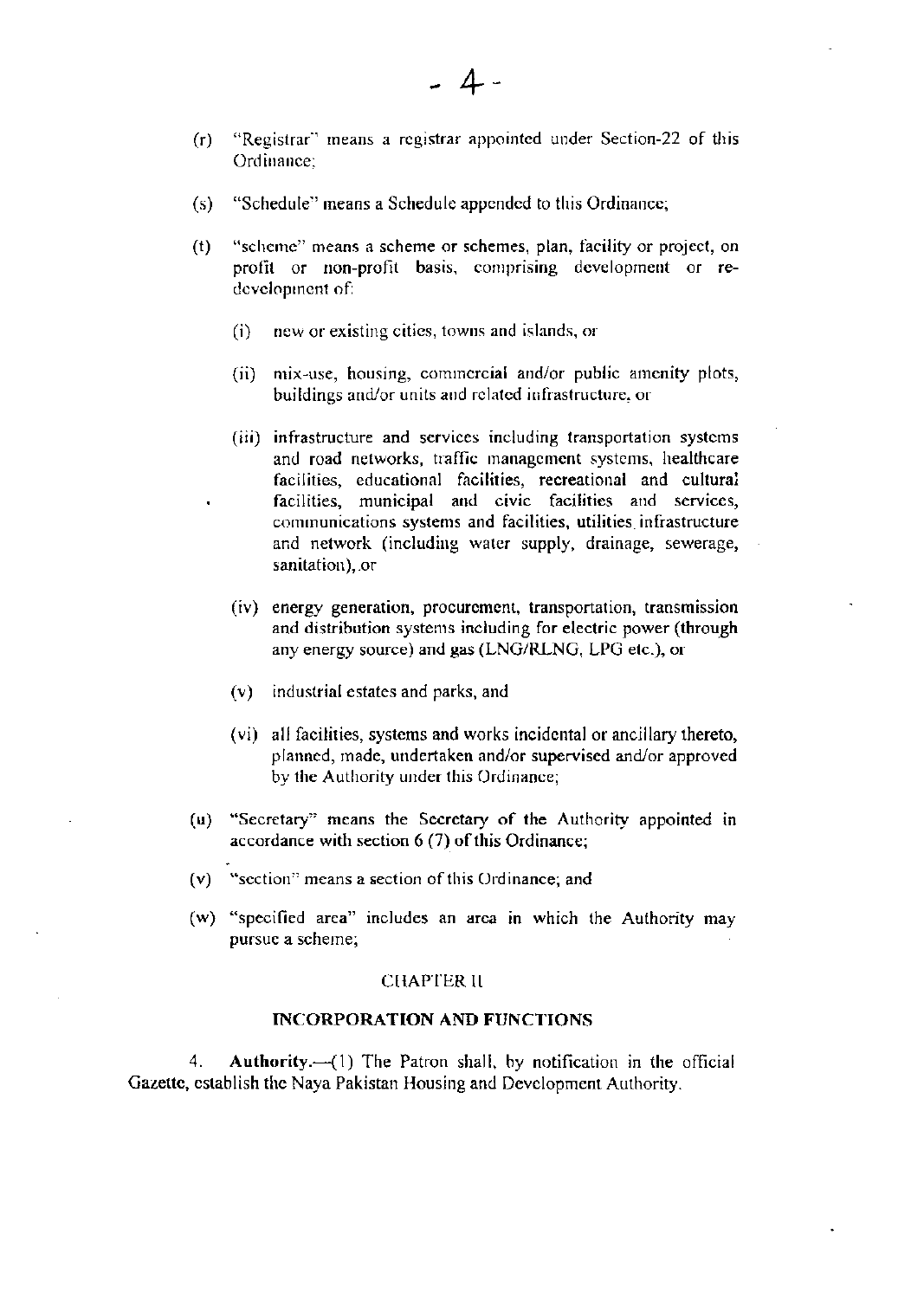(2) The Authority shall be a corporation having perpetual succession, a common seal and may sue or be sued in the name mentioned in sub-section (1) of this section 4.

(3) The head office of the Authority shall be at Islamabad and the Authority may establish regional and/or such offices in such other parts of Pakistan as it may deem necessary.

Functions of the Authority.-- (1) The Authority as may be 5. prescribed, shall:-

- (a) identify immovable properties and projects suitable for the development of schemes:
- (b) recommend to the Federal Government to provide or procure immovable property or a project through any means permissible under law, including compulsory acquisition; purchase, lease or license through private agreement; donation by any private party or any state land or project by any government or other public authority, on such terms as may be mutually agreed between the Federal Government and the relevant transferor or provider;
- (c) cause studies, surveys, experiments or technical researches to be undertaken or contribute towards the cost of any such studies, surveys, experiments or technical researches, undertaken by any other entity;
- (d) if necessary, prepare and approve a master or site plan of a specified area containing zoning, spatial or town planning, infrastructure development, land use and building control regulations in consonance with the planning under the applicable building and town-planning dispensation;
- (e) undertake, design, approve and execute ascheme or schemes in specified areas;
- prescribe transparent criteria and procedure for registration,  $(f)$ membership, possession, transfer and cancellation of immovable property in a scheme;
- $(g)$  facilitate the low income segment for availing housing under this Ordinance or any other specific programme or otherwise through the provision of loans or other facilities;
- (h) develop procedures for allocation, allotment, lease or auction, if any, of any type of immovable property, including the procedure to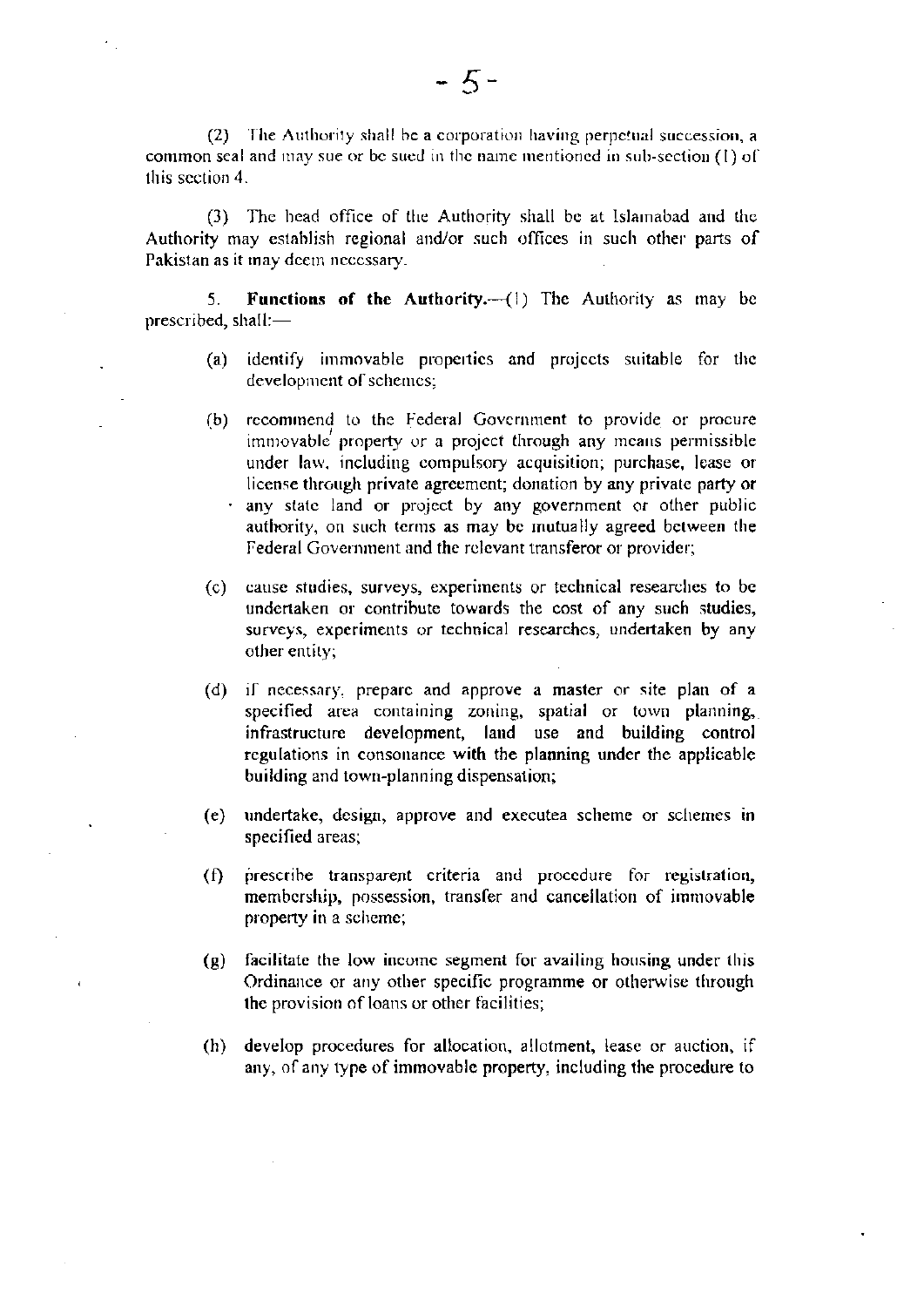transact or exchange the actual property or allotment/allocation file thereof:

- ensure maximum use of indigenous labour and construction  $(i)$ material in the development of schemes;
- formulate and, from time to time, vary the organogram, job  $(i)$ descriptions, human resource policies and terms and conditions of employment of all employees of the Authority;
- (k) create or abolish posts and oversee the performance of its employees;
- (1) take disciplinary action against employees in the prescribed manner:
- (m) establish committees for assistance and advice in relation to the performance of its functions and determine the membership and terms of reference of a committee:
- (n) develop and maintain public amenities and common areas in a scheme:
- (o) maintain updated record of immovable property including title, leaschold rights, mortgage, easement, license, tenancy and possession thereof;
- (p) publish geo-tagged title, leasehold rights, mortgage and other rights or interests in an immovable property on its website;
- collect all levies, taxes, duties, fees and charges on the transfer, or  $\sf (q)$ possession of an immovable property, or any encumbrance thereon, under any law after agreeing on an arrangement with the relevant agency;
- exercise control over maintenance of buildings, their common areas  $(r)$ and amenities in a scheme;
- (s) impose, levy and collect fines, fees, tolls, penalties, surcharges and charges as may be prescribed;
- coordinate with similar agencies or bodies at the federal, provincial  $(t)$ and local level for the achievement of the objectives of this Ordinance: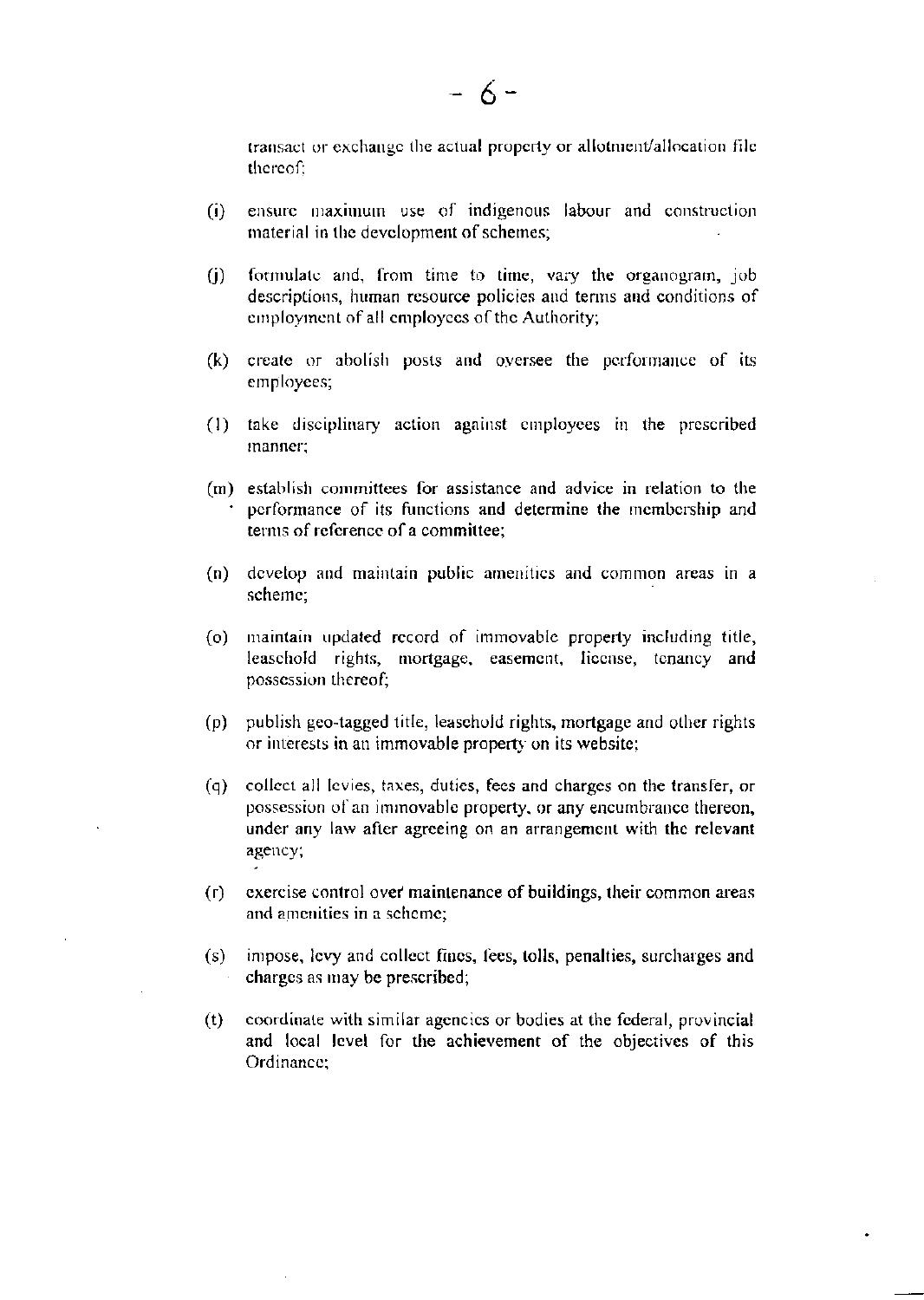- (u) to undertake schemes for the purposes of raising funds for various objects of the Ordinance including funding for subsidies in low cost housing projects and creation of employment and opportunities; and
- (v) perform any ancillary functions or a function under this Ordinance.
- $(2)$ The Authority, as may be prescribed, may-
- raise funds through any means considered appropriate in the  $(a)$ circumstances including through real estate investment trusts, bonds, sukuk and other forms of finances obtained on the basis of participation term certificate (PTC), musharika certificates, term finance certificates (TFC) or any other financial or debt instruments or securities:
- raise funds and obtain finance or loans from donor agencies,  $(b)$ governmental bodies, and financial institutions, including on the security of its Fund or any portion thereof;
- (c) provide or facilitate and support the provision of finance, including housing finance, for the achievement of the objectives of the Ordinance;
- generate electricity or obtain utilities in bulk or otherwise and carry  $(d)$ out, maintain, arrange, manage and provide all facilities, services and utilities, including water, gas and sewerage in schemes;
- manage and maintain utilities;  $(e)$
- $(f)$ assign any function to a local government or local authority and vice versa on mutually agreed terms and conditions;
- outsource any function through public private partnership or any  $(g)$ other mode;
- $(h)$ hire or utilize services for undertaking of schemes including design, technical evaluation and monitoring thereof;
- provide and release receipts, guarantees, indemnity bonds, cheques  $(i)$ and enter into contracts, deeds, instruments, arrangements, joint ventures and agreements with any person or grant concessions, for the working of the Authority, for the preparation, planning, development, execution, implementation and maintenance of schemes and for carrying out the purposes of this Ordinance;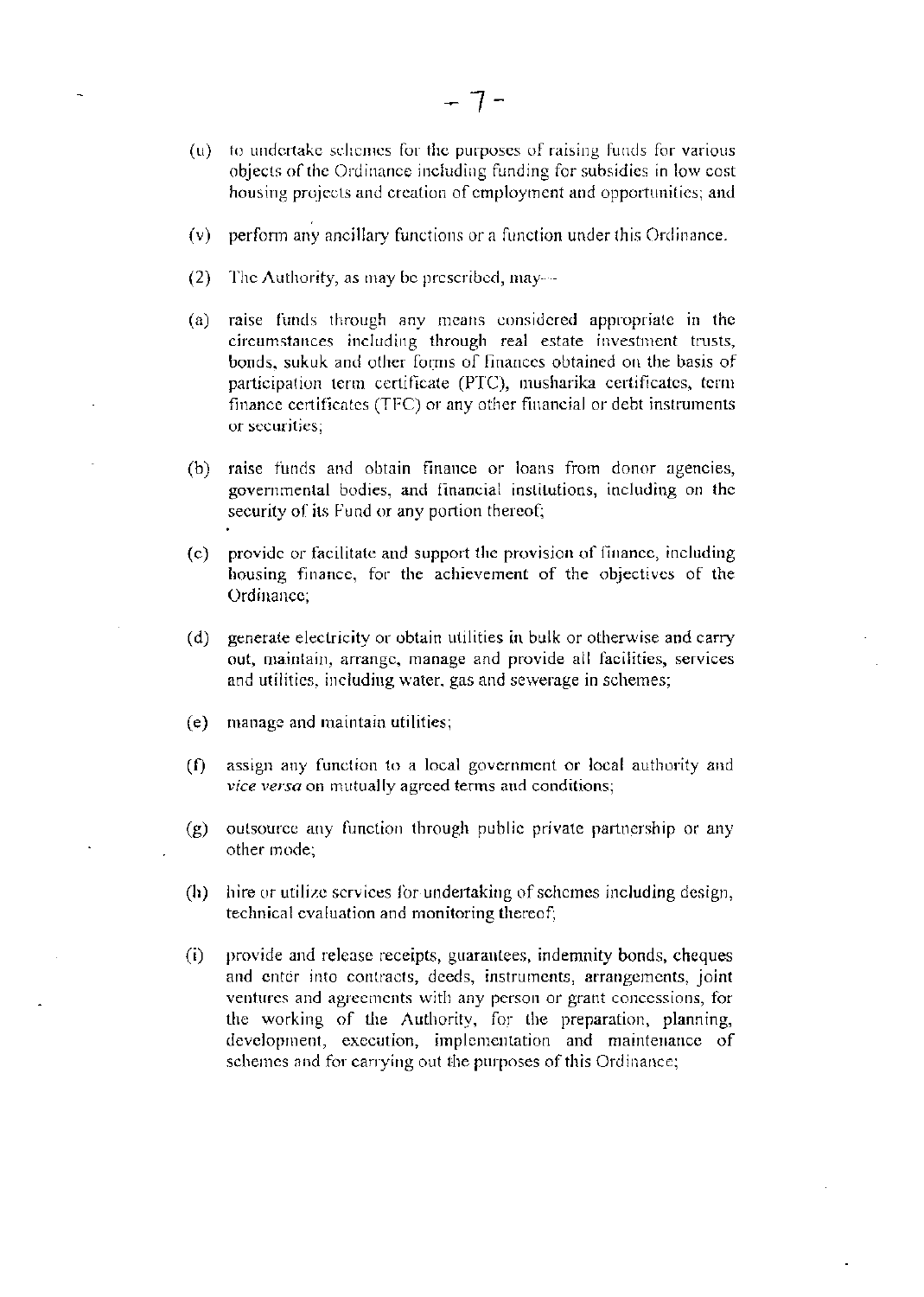- to set up agencies, companies, subsidiaries, trusts, societies,  $(i)$ associations, joint-ventures (whether contractual or incorporated) or any other vehicles for the purposes of carrying out its objectives;
- incur any expenditure and procure plant, machinery, equipment,  $(k)$ instruments and necessary materials;
- (1) plan, approve and execute mergers and amalgamations with other housing schemes or cooperative housing societies subject to the approval of the competent authorities of those housing schemes or housing societies for such merger or amalgamation;
- (m) impose, vary, and recover development charges and transfer fees in respect of any immovable property within any scheme;
- $(n)$ lease, purchase, procure, sell, exchange, mortgage, rent out or otherwise dispose of or deal with any property under the management and control of the Authority;
- (o) cancel or re-plan any scheme or part thereof;
- (p) do all such acts, deeds and things that may be necessary or expedient for the purpose of proper preparation, planning, development, execution, implementation, management and maintenance of schemes;
- (q) frame, amend or repeal service, conduct of business and other regulations necessary for carrying out the purposes of the Ordinance;
- make recommendations to the Patron for prescription of rules under  $(r)$ this Ordinance;
- institute, commence, prosecute, defend, compromise, settle any and  $(s)$ all actions, disputes, suits and legal proceedings whether civil or criminal before any court, tribunal, administrative body or authority; and
	- exercise any other power that is necessary for the performance of  $(t)$ any function.

(3) Except where any powers and functions of the Authority are specified in this Ordinance to be exercised or performed by the Policy Board or the Patron, all the powers and discretions of the Authority shall be exercised, and the functions and duties of the Authority shall be performed, by the Chairman.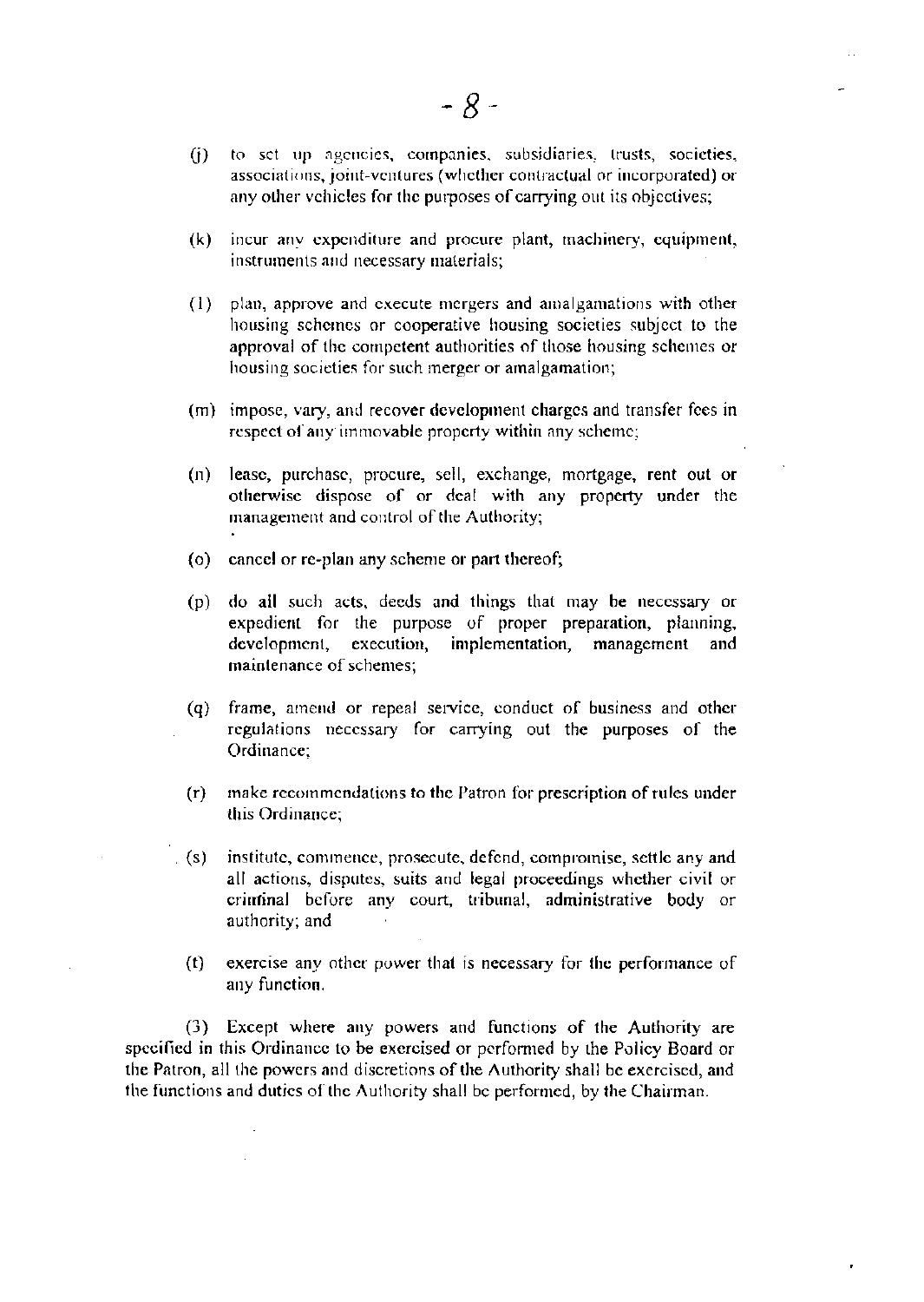## **CHAPTER III**

#### PATRON, POLICY BOARD AND ADMINISTRATION

6. Patron and Policy Board. $-(1)$  The Prime Minister of the Islamic Republic of Pakistan shall be the Patron of the Authority, who shall review the performance of the Authority and may, from time to time, give to the Authority general policy directions to implement the same, subject to the terms of this Ordinance.

(2) The Patron shall, by notification in the official Gazette, constitute the Policy Board comprising not less than five and not more than eleven members (including the Chairman), for a term of five years. In case of any casual vacancy, a member (other than the Chairman) may, in the like manner, be nominated by the Patron for the remaining unexpired term of the outgoing member

(3) The Chairman shall preside over the meetings of the Policy Board, however, in his absence, a member nominated by the Chairman may so preside.

(4) A member, unless disqualified under this Ordinance from holding office, may be re-appointed by the Patron in the above manner, provided that no individual shall serve for more than two consecutive terms as a member.

 $(5)$  Two thirds  $(2/3rd)$  of the members, including the Chairman [or his nominee under sub-section (3) of this Section 6] present in person or through video-conference or tele-conference, shall constitute the quorum for a meeting of the Policy Board. Subject to quorum, the decisions of the Policy Board shall be taken by majority of the members present and voting, provided that in the event of a tie, the Chairman [or his nominee under sub-section (3) of this Section 6 presiding at such meeting]shall have a second and casting vote.

(6) The Policy Board shall meet at least once in every calendar quarter and a meeting of the Policy Board shall be held on such date and at such time and place, as the Chairman may determine.

(7) The Chairman shall appoint a Secretary of the Authority on such terms and conditions as may be prescribed and who shall perform such functions as the Chairman may direct. The Secretary of the Authority shall also be the secretary of the Policy Board and shall maintain or cause to be maintained, in the prescribed manner, the record of each meeting of the Policy Board including the minutes of the meetings as approved by the Chairman.

(8) The Chairman may invite any person other than a member to attend a meeting of the Policy Board for the purposes of advising or assisting the Policy Board on any agenda item taken up for consideration at such meeting.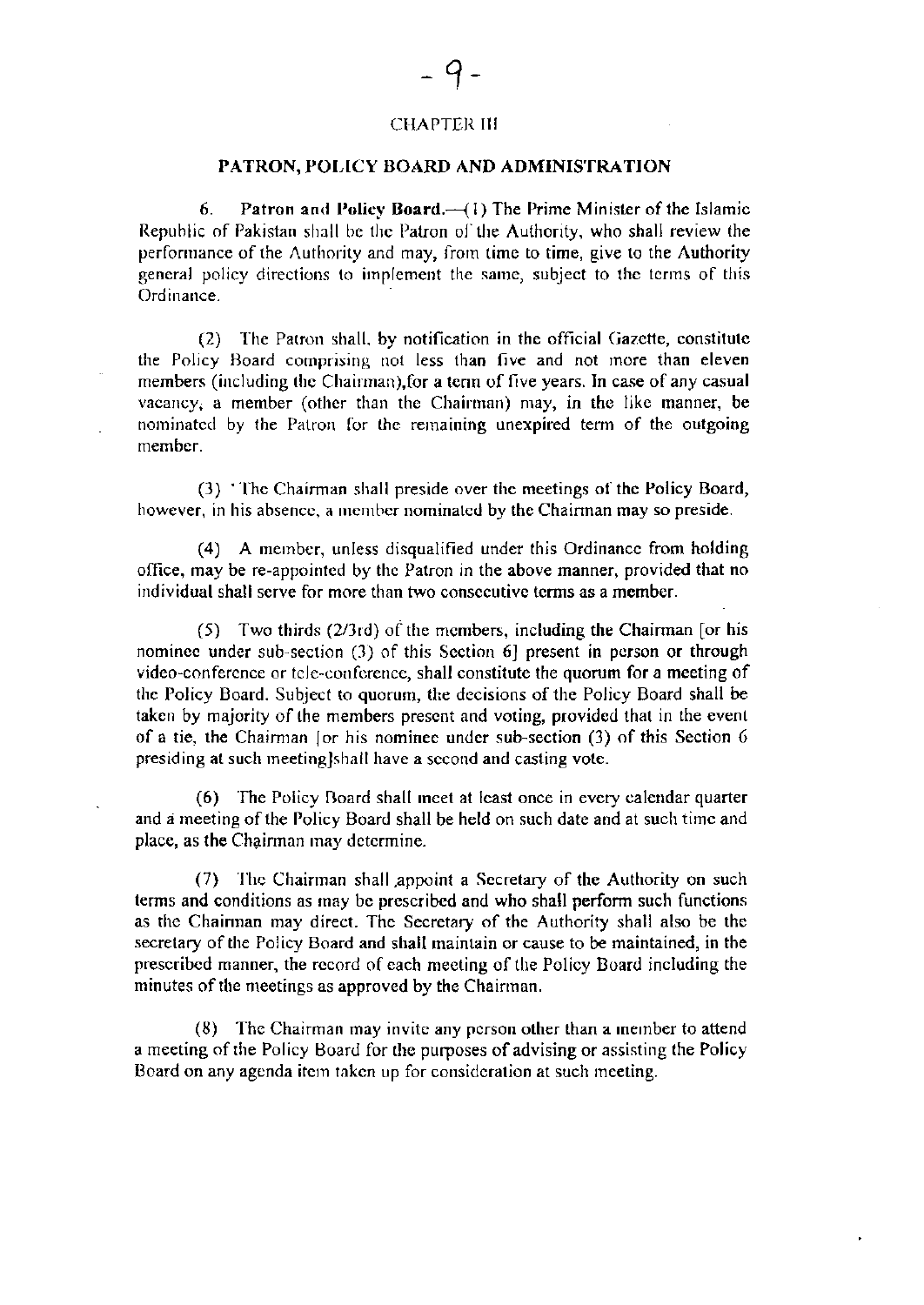(9) A member may resign from his office at any time by writing under his hand addressed to the Patron and such resignation shall be effective from the date of its acceptance by the Patron.

 $(10)$  No act or proceeding of the Policy Board shall be invalid merely by reason of any vacancy in or defect in the constitution of the Policy Board.

7. Disqualification of members.—The Patron shall not nominate a person as a member, who:---

- (a) is or, at any time, has been convicted of an offence involving moral turpitude;
- $(b)$  is or, at any time, has been adjudicated as an insolvent;
- $(c)$  is found to be a lunatic or of unsound mind or otherwise physically incapacitated; or
- $(d)$  is in a situation of irreconcilable conflict of interest with the Authority

8. Removal of a member. $-(1)$  The Patron may remove a member (including the Chairman) during the tcrm of oflice, if such member is:-

- (a) disqualified from being a member; or
- (b) absent from three consecutive meetings of the Policy Board without leave of absence from the Policy Board; or
- (c) fouod guilty of misconduct.

 $(2)$  The Patron shall not remove a member (including the Chairman) under sub-section  $(1)$  without a show cause notice, provision of an opportunity of hearing and recording of reasons in writing.

9. Functions of the Policy Board. $-(1)$  Subject to sub-section (1) of section 6, the Policy Board shall have the responsibility of laying down the policies, plans and guidelines for carrying out the purposes of this Ordinance.

 $(2)$  Without prejudice to the generality of the functions mentioned in sub-section  $(1)$ , the Policy Board shall--

(a) establish and maintain strategic direction of the Authority;

 $(b)$  oversee implementation of strategic objectives of the Authority;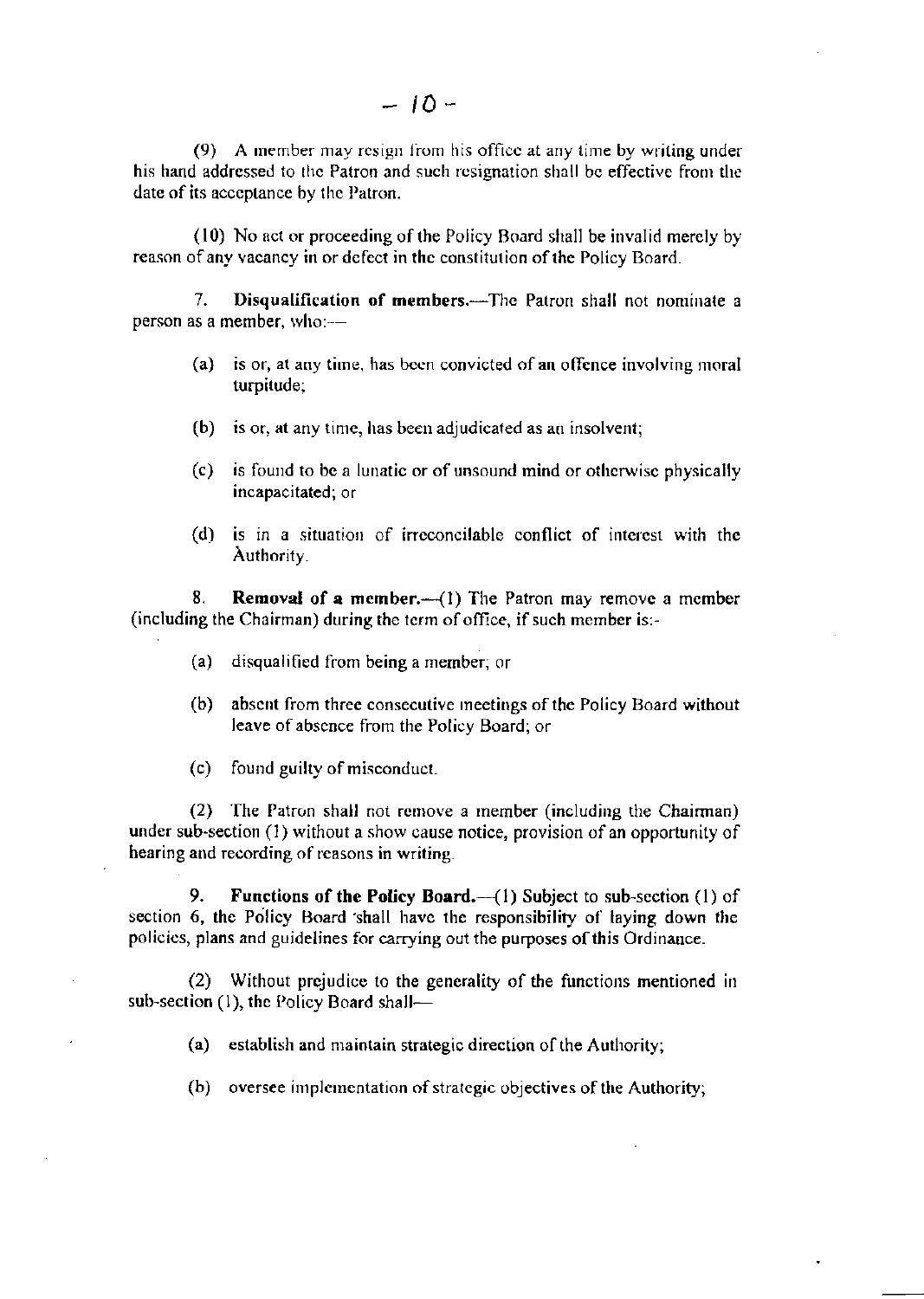- monitor performance and review achievements of the Authority;  $(c)$
- $(d)$ approve the audited accounts of the Authority;
- (e) arrange for, and oversee, the provision of funds for the Authority;
- $(f)$ approve feasibility studies and proposals for development of scheme or schemes in specified areas;
- $(g)$ take measures for capacity building of the Authority for performing its objectives under this Ordinance; and
- transact such other business of the Authority as the Patron or the  $(h)$ Chairman may place before it.

10. Chairman and Acting Chairman.— (1) The Patron shall appoint a Chairman of the Authority on such terms and conditions as may be prescribed.

(2) The Chairman shall be a person of sound integrity and competence, meeting one of the following: --

- that he is a serving or retired officer of the Federal Government in  $(a)$ the BPS-22 or equivalent; or
- that he is a serving or retired officer of the Armed Forces, not  $(b)$ below the rank of a Lieutenant-General or equivalent;

*Explanation:* The serving officers from the civil bureaucracy and the Armed Forces will be eligible to be appointed as the Chairman on deputation or secondment basis, as per the applicable laws and rules, or,

- that he is an experienced professional or business person, not  $(c)$ having less than thirty years of experience in his field and possesses:---
	- a Masters degree recognized by the Higher Education  $(i)$ Commission of Pakistan, in the field of accounting, finance, business administration, management, commerce, engineering, economics, planning, law; or
	- (ii) the qualification of chartered accountancy, cost and management accountancy, barrister-at-law, solicitor.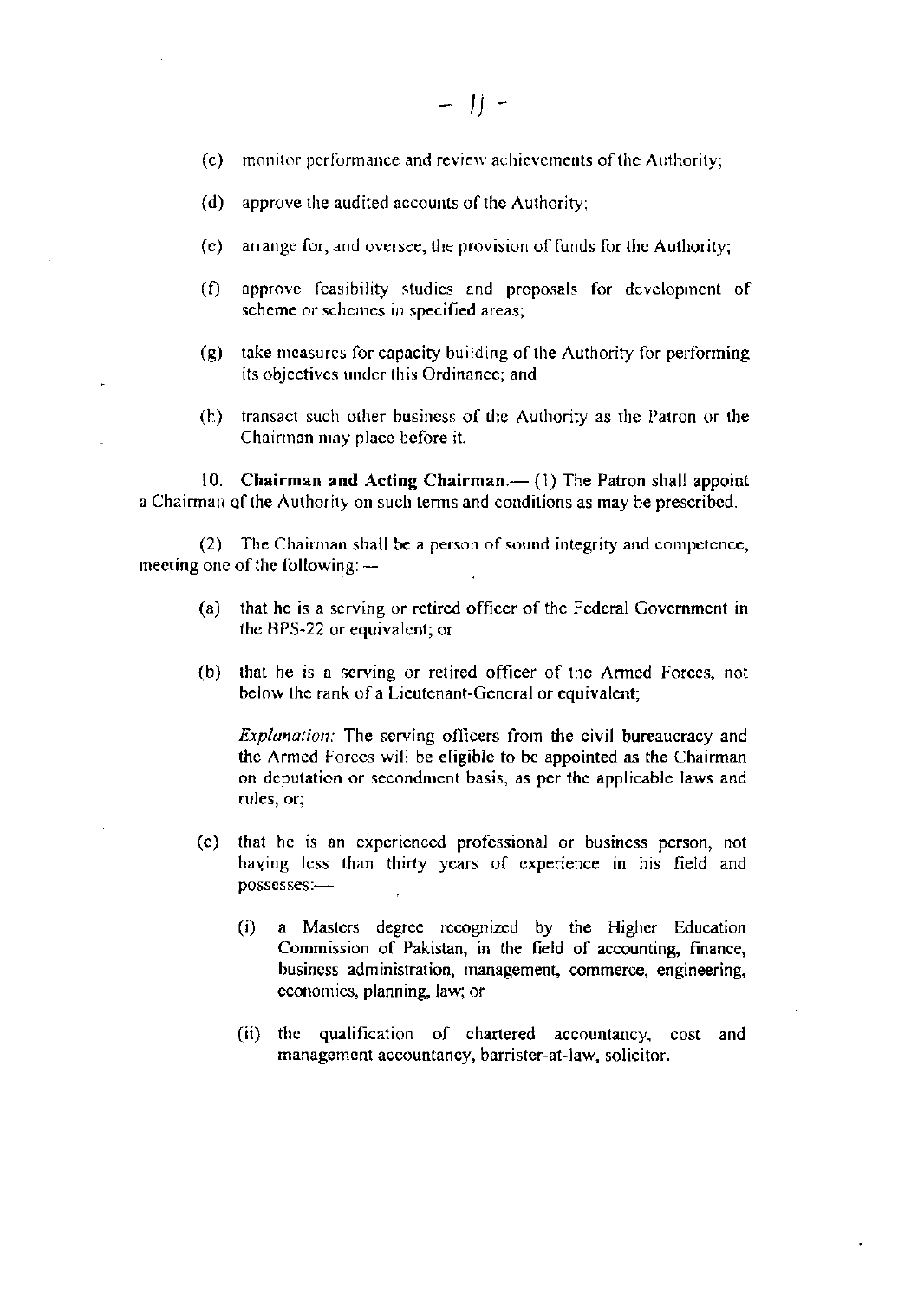(3) The Chairman shall not be more than sixty two years of age on the date of first appointment as Chairman.

(4) The Patron shall constitute an evaluation committee, comprising at least one Minister and at least two Secretaries, respectively, of the Federal Government, for the purposes of evaluating and recommending suitable candidates to the Patron for appointment as Chairman. For this purpose, the evaluation committee shall, on behalf of the Patron, solicit applications from candidates through advertisement and recommend at least three names to the Patron. If the Patron is not satisfied with the recommendations of the evaluation committee, he may require further recommendations in the like manner.

(5) The Chairman shall, subject to this Ordinance, hold office for a term of five years and may be re-appointed by the Patron for an additional term of five years.

*Explanation:* In the event of reappointment as Chairman, sub-section (3) of this section, shall not apply.

(6) In case of death, resignation or removal of the Chairman, the Patron shall, in his discretion, appoint an Acting Chairman to exercise the powers and discretions and discharge the functions and duties of the Chairman under this Ordinance, till a new Chairman is appointed, which shall be done within three months of the occurrence of the vacancy.

(7) Immediately upon the notification of establishment of the Authority under section 4 of this Ordinance and pending appointment of the first Chairman, the Patron, in his discretion, may appoint an Acting Chairman to exercise the powers and discretions and discharge the functions and duties of the Chairman under this Ordinance.

Explanation: An Acting Chairman, appointed under this Ordinance, shall not be precluded from appointment as the permanent Chairman.

11. Functions and Powers of Chairman.—The Chairman shall be the chief executive officer of the Authority responsible for the management, administration and operations of the Authority and, subject to the provisions of this Ordinance, shall exercise all powers and discretions and perform all functions and duties of the Authority under the Ordinance.

12. Appointments of employees.-- (1) The Authority may, in such manner and on such terms and conditions as may be prescribed by regulations, appoint, remove and regulate the working of, the employees, consultants and advisers of the Authority as may be necessary for purposes of this Ordinance.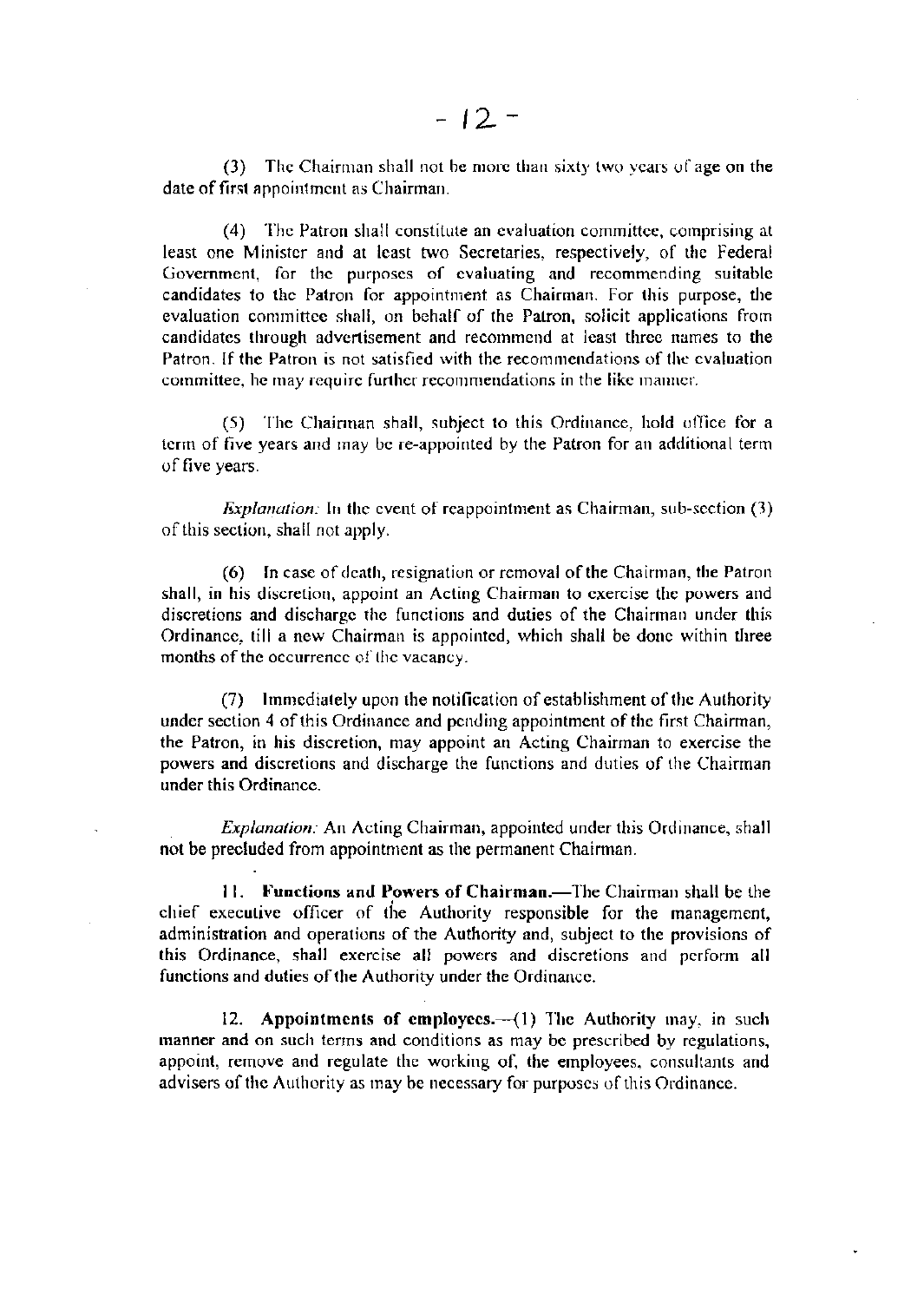(2) The Authority may, from time to time, request the Federal Government to arrange for the secondment or deputation of employees of the Federal Government to the Authority for the purposes of this Act and the Federal Government may depute such employees, subject to their relevant service rules and regulations.

13. Delegation of functions.-The Chairman may, through a written order, delegate any powers, functions or duties of the Authority to any other employee of the Authority and may at his discretion, through a written order, revoke and rescind such delegation.

14. Conflict of interest.  $-(1)$  A member of the Policy Board other than the Chairman, shall not directly or indirectly receive any remuneration for his position as the member except the reasonable expenses incurred by the member in the performance of duties under this Ordinance and such fee for attending the meetings as may be prescribed.

(2) The pecuniary interests of the immediate family members or close personal or business associates of a member or an employee of the Authority shall also be considered to be the pecuniary interest of the member or employee.

(3) A member or an employee of the Authority shall be in conflict of interest if the member or employee:-

- is an employee or a consultant of a business entity that has, or of a  $(a)$ trade association of business entities that have, a substantial pecuniary interest in any of the functions of the Authority;
- (b) owns, controls or has directly or indirectly more than ten per cent equity in a business entity that has a substantial pecuniary interest in any of the functions of the Authority;
- (c) receives more than twenty-five per cent of his individual income from a business entity that has a substantial pecuniary interest in any of the functions of the Authority; or
- (d) benefits either directly or indirectly, financially or otherwise, from any other organization for being the member or employee of the Authority.

 $\bullet$ 

(4) An employee of the Authority shall disclose a potential, real or perceived conflict of interest as soon as he becomes aware of the potential conflict, to the Chairman. A member of the Policy Board (other than the Chairman) shall disclose a potential, real or perceived conflict of interest as soon. as he becomes aware of the potential conflict, before the Policy Board or any of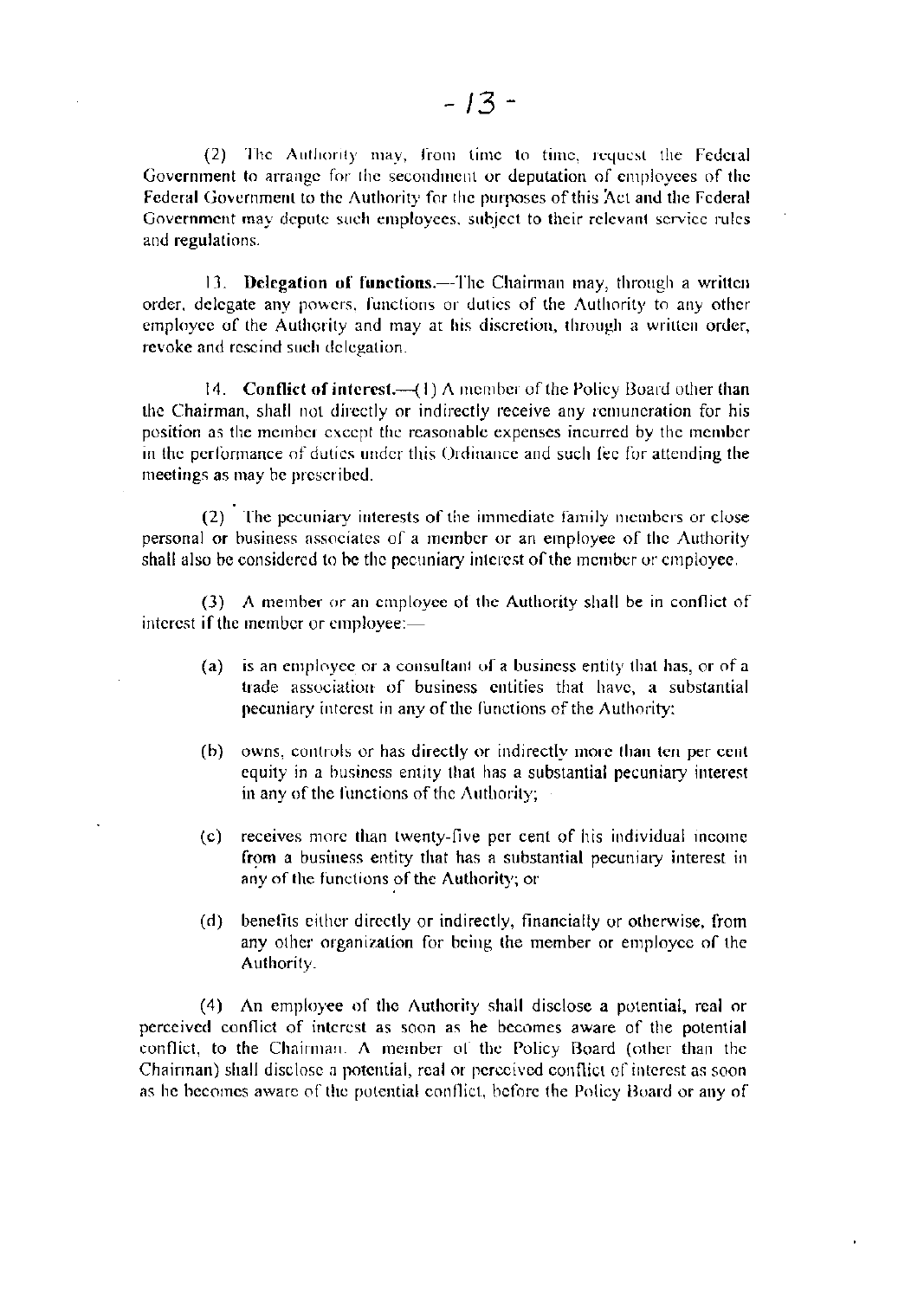its committees seized of the matter. The Chairman shall disclose a potential, real or perceived conflict of interest as soon as he becomes aware of the potential conflict, to the Patron. Any uncertainty or doubt on part of the disclosing party with respect to the existence of conflict of interest shall be decided by the corresponding person or forum as applicable to whom disclosure is to be made in terms of this sub-section.

(5) A member shall not take part in the proceedings of the Policy Board in which any question of conflict of interest of the member is on the agenda.

(6) The disclosure of conflict of interest and the decision of the Chairman, Policy Board or the Patron, as the case may be, shall be specifically recorded in writing and form part of the records of the Authority.

15. Committees and sub-committees.- (1) The Chairman may constitute committees and sub-committees and assign specific tasks to the said committees or sub-committees for efficient performance of the functions of the Authority. The committees or sub-committees, so constituted, shall perform their mandated tasks in the manner to be specified by the Chairman.

 $(2)$  A committee or sub-committee may comprise one or more members of the Policy Board, employees of the Authority and/or such experts or persons as the Chairman may consider appropriate for the relevant mandate of the said committee or sub-committee.

(3) The committees or sub-committees, as applicable, shall submit their reports to the Chairman.

#### **CHAPTER IV**

#### FEDERAL LAND BANK ETC.

16. Federal Land Bank.-(1) The Federal Government, on the recommendation of the Authority, shall constitute a Federal Land Bank and for which it may arrange or procure immovable property for the purposes of a scheme through any means permissible under law, including provision of state land by any government or public department, authority, agency or any corporation orentity falling thereunder, on such terms as may be mutually agreed between the Federal Government and the relevant transferor or provider; compulsory acquisition; purchase, lease or license through private agreement or donation by any private party, in the prescribed manner.

(2) For the purposes of the Federal Land Bank, the Federal Government, Provincial Governments, Local Governments and all other public departments, authorities, agencies and all corporations and entities falling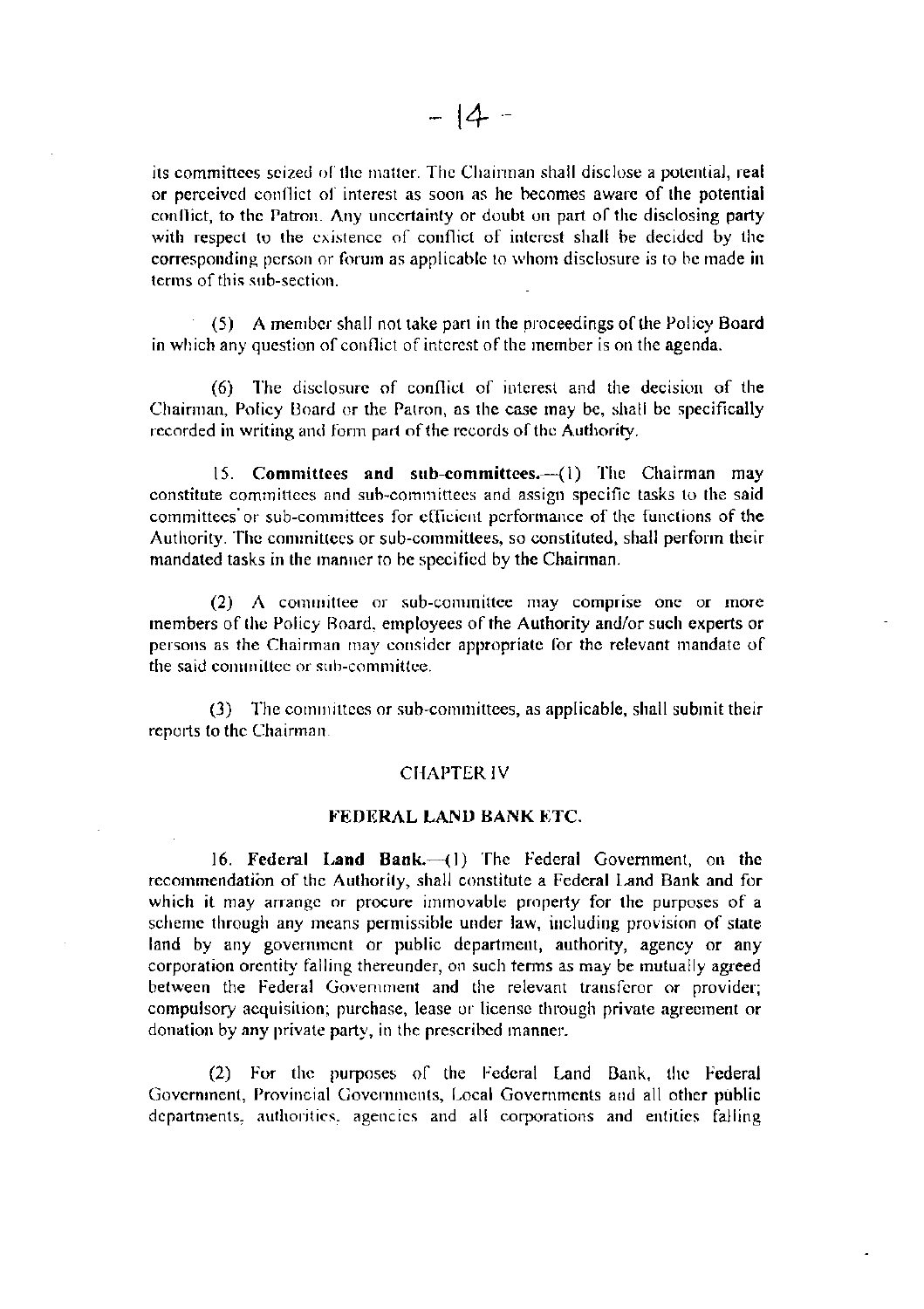thereunder shall cooperate with the Authority to collect information of the immovable property owned or possessed by them and to furnish the same in the manner as prescribed.

(3) The information collected under sub-section (2) of this section shall be compiled and recorded by the Authority in hardcopies and software containing requisite details, maps and geo-graphical location of the immovable properties.

17. Vesting of Property.--Upon arrangement or procurement of immovable properties in terms of section 16, the relevant immovable property shall, unless already so vested, yest in and belong to, the Federal Government. The Authority shall, for and on behalf of the Federal Government, possess, control, manage and deal with all such immovable property for the purposes, and in accordance with the provisions, of this Ordinance and any rules or regulations prescribed hereunder.

18. Regulation of Transfers etc. -Dealings with immovable property in a scheme including transfer, lease, license or encumbrance of such immovable property may be restricted and controlled in such manner and on such terms and conditions as may be prescribed under this Ordinance.

## **CHAPTER V**

## DEVELOPMENT OF SCHEMES AND PROCUREMENTS ETC.

19. Development of schemes.—The Authority shall prepare or cause to be prepared feasibility studies for the development of a scheme or schemes and determine the mode of development accordingly.

20. Procurement, Outsourcing and public private partnership etc.-(1) The Authority may outsource any of its activities, including development works, through any mode including public private partnership.

(2) Notwithstanding anything in the Public Private Partnership Authority Act, 2017 (Act No. VIII of 2017), any rules and regulations made thereunder or any similar laws, the Authority may, by regulations, prescribe the manner, methods and procedures for undertaking public private partnerships under this Ordinance and such prescribed conditions shall exclusively govern public private partnerships by the Authority.

(3) Notwithstanding anything in the Public Procurement Regulatory Authority Ordinance 2002 (Ordinance No. XXII of 2002), any rules and regulations made thereunder or any similar laws, the Authority may, by regulations, prescribe the manner, methods and procedures for undertaking procurements under this Ordinance and such prescribed conditions shall exclusively govern procurements by the Authority.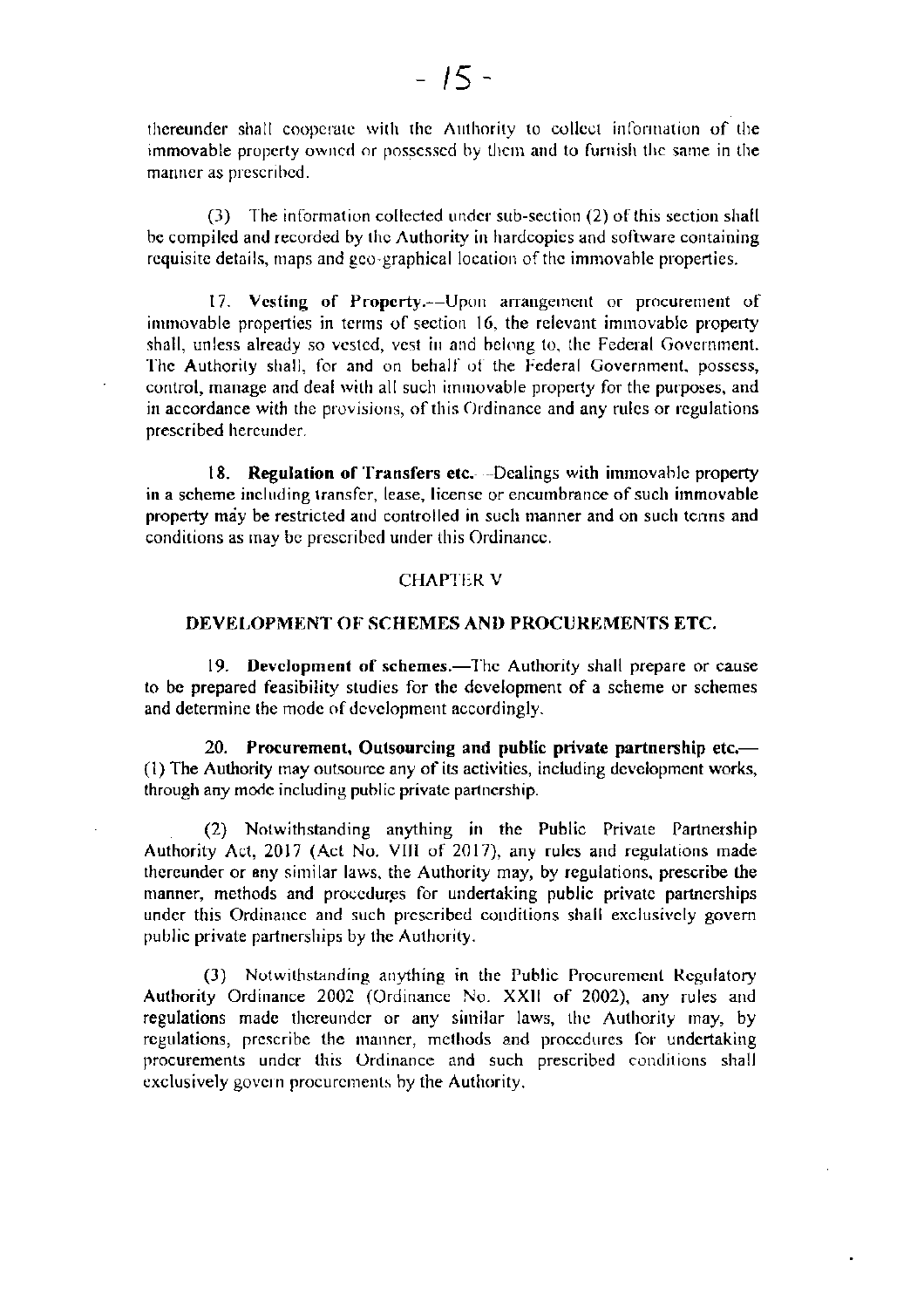21. Re-development schemes.--(1) The Authority may undertake re-development (including renewal, re-construction, or upgradation) of whole or a part of a scheme.

(2) The provisions of this Ordinance for development of a scheme shall, with necessary changes, apply to re-development under sub-section (1).

#### **CHAPTER VI**

## **REGISTER OF TITLES**

22. Registrar.— $(1)$  The Authority may appoint one or more Registrars of titles for a specified area or part thereof on the terms and conditions as may be prescribed in the regulations.

(2) In the course of performance of his duties under this Ordinance, the Registrar may exercise the powers of a civil court under the Code of Civil Procedure, 1908 (as enforced in the Province or territory of the relevant Registrar) for summoning any person, document, enforcing attendance of any person or compulsory production of any document or taking statement on oath.

23. Record of titles. (1) The Authority may, in the prescribed manner, maintain the records of titles itself or outsource the same in the specified area or part thereof, to a central depository company or any other similar entity.

(2) The Authority may link the record of titles in the specified area with the record of the National Database and Registration Authority on mutually agreed terms and conditions.

(3) The Authority shall maintain computerized record of titles which may be exhibited on the website of the Authority, in the prescribed manner.

24. Registration of Propertics-(1) Notwithstanding anything contained in any other law, the Authority, as prescribed, may enter into arrangements to effect registration and transfer of properties and maintain records in relation to any property or part thereof falling in a scheme, with Provincial Governments, and where applicable, Local Governments or other bodies.

(2) The certificate of title issued by the Registrar shall be deemed to constitute a title document of the relevant immovable property.

(3) The Registrar shall maintain accurately and completely the current facts about each immovable property including certificate of title, leasehold rights, mortgage, an easement, a right of occupation or any other right or interest which shall be available online on the website of the Authority with geo-tagged system, in such manner as may be prescribed.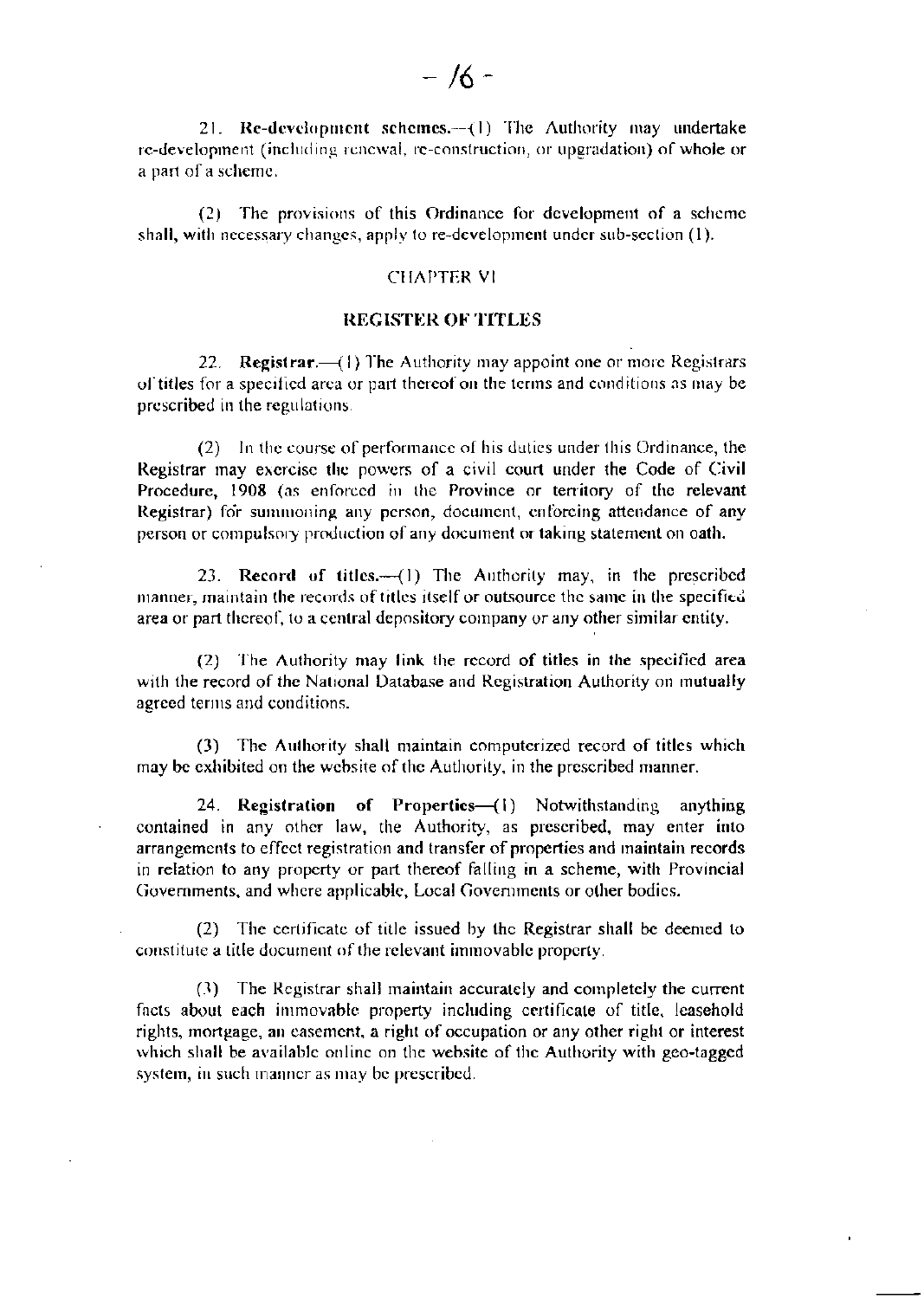(4) The Registrar may issue certified copies of certificates of title in the prescribed manner.

## **CHAPTER VII**

## HOUSE FINANCE AND MORTGAGES

25. House finance for a scheme.— $(1)$  Where house finance has been provided by a financial institution for immovable property in a scheme pursuant to an arrangement between the Authority and the financial institution, all disputes between the financial institution and the relevant borrowers in the scheme shall, notwithstanding anything contained in any other law, be adjudicated upon by the Adjudicator. The process and requirements for lodging and adjudication of a claim before the Adjudicator shall be prescribed through regulations.

(2) Any party aggrieved of the final judgment of the Adjudicator under sub-section (1) may, within thirty days of the final judgment, file an appeal before the Appellate Tribunal. The process and requirements for lodging and adjudication of an appeal before the Appellate Tribunal shall be prescribed through regulations.

(3) An appeal to the Supreme Court from a final judgment or order of the Appellate Tribunal shall lie only if the Supreme Court grants leave to appeal.

26. Process for Mortgage and Auction.—Where house finance for immovable property in a scheme is or is proposed to be secured through mortgage of such immovable property, the manner, method and procedure for creation and registration of such mortgage, determination of liability, valuation of mortgaged property, fixation of reserve price, auction, bidding and sale of mortgaged immovable property shall be as prescribed.

## **CHAPTER VIII**

## **COMMON PROPERTY**

27. Common property.  $-(1)$  The common property / common areas in a scheme (including common areas in buildings) shall remain vested in the Federal Government. The Authority shall control, manage and deal with all such common property / common areas for and on behalf of the Federal Government, for the purposes of this Ordinance.

(2) The Authority may delegate and regulate the management of the common property / common areas in a scheme in the prescribed manner. Without prejudice to the generality of the foregoing, such prescription may provide for the establishment (including incorporation), composition, regulation, operations, powers and functions and dissolution of management associations by whatever name called.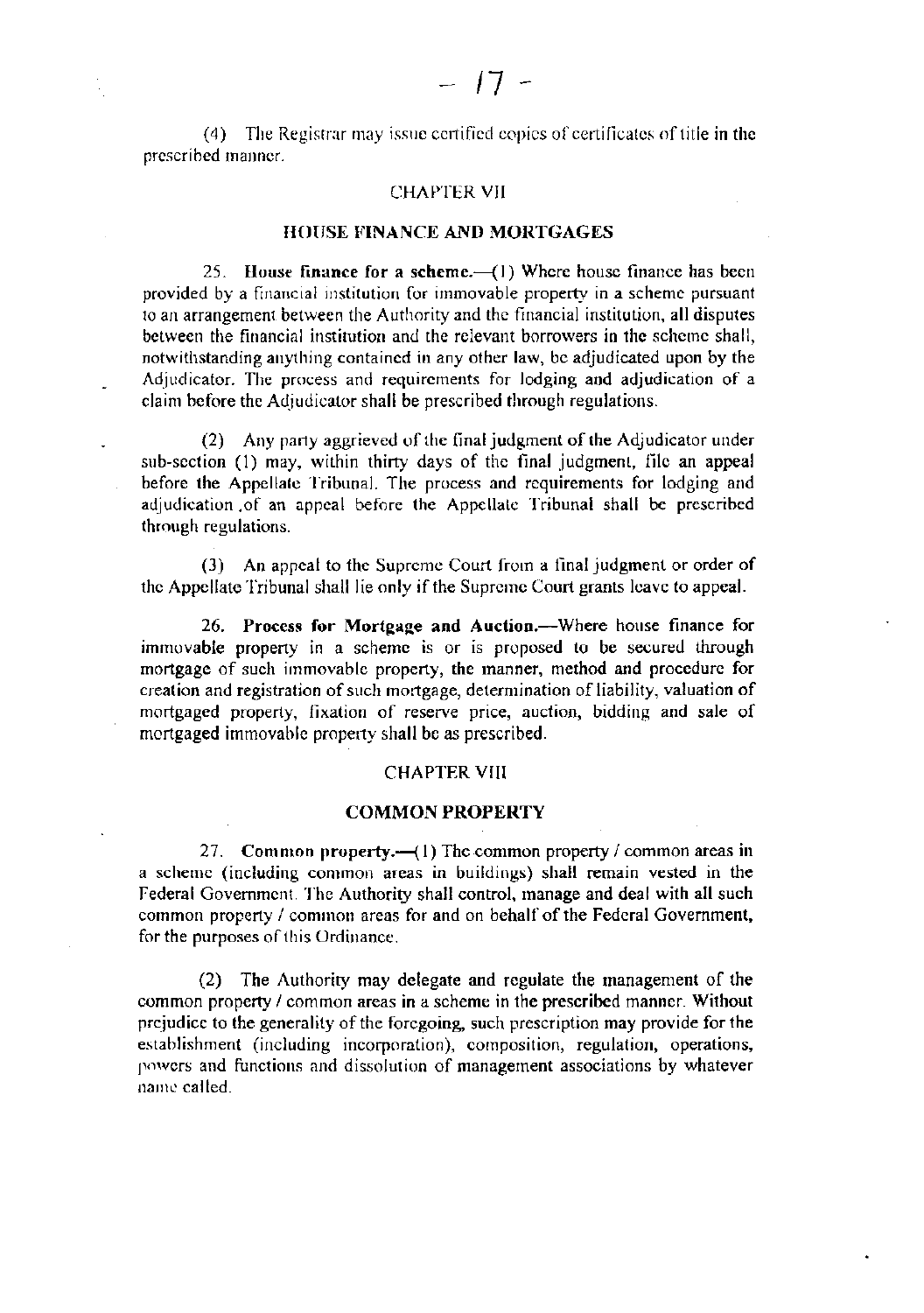## **CHAPTER IX**

## TAXES, FEES AND CHARGES

28. Authority to be exempt from taxation.—(1) Notwithstanding anything contained in any other law, for a period of five years starting from the date of notification under sub-section (1) of section 4, the Authority shall be exempt from income tax.

(2) The Federal Government through a notification in the official gazette may extend the exemption mentioned in sub-section (1) of this section to such extent and on such terms and conditions, as it may deem fit.

29. Authority to collect property tax.--- The Authority or, if authorized by the Authority, management association shall collect property tax, if any, and the Authority shall enter into an arrangement with the concerned government for sharing of proceeds of the property tax collected from a scheme.

30. Authority to levy fee and charges.— The Authority shall fix fees or charges for rendering of any service in a scheme including registration fee, water rate, sanitation fee, solid waste management fee, development or re-development charge and maintenance fee or any other fees, dues and charges.

31. Additional charge or surcharge.— If a person fails to pay a tax, fee or charge to the Authority, the Authority may in the prescribed manner, but subject to the terms of arrangement with the concerned government, levy and collect additional charge and surcharge for non-payment of dues within the specified time.

#### **CHAPTER X**

#### OFFENCES, ENFORCEMENT AND ADJUDICATION

32. Penalty.—(1) If a person contravenes any provision of this Ordinance, or any rules or regulations made under this Ordinance, he shall, if no other penalty is provided for such contravention, be punishable with imprisonment for a term which may extend to one year or with fine which may extend to two hundred thousand rupees or with both.

(2) The magistrate competent to try an offence under sub-section  $(1)$ may try the offence in a summary manner in accordance with the provisions of sections 260 to 265 of the Code of Criminal Procedure, 1898 (V of 1898).

33. Offences and cognizance.  $-(1)$  If a person commits an offence specified in $-$ 

(a) Part-A of the Schedule, such person shall be liable to imprisonment for a term which may extend to seven years or fine which may extend to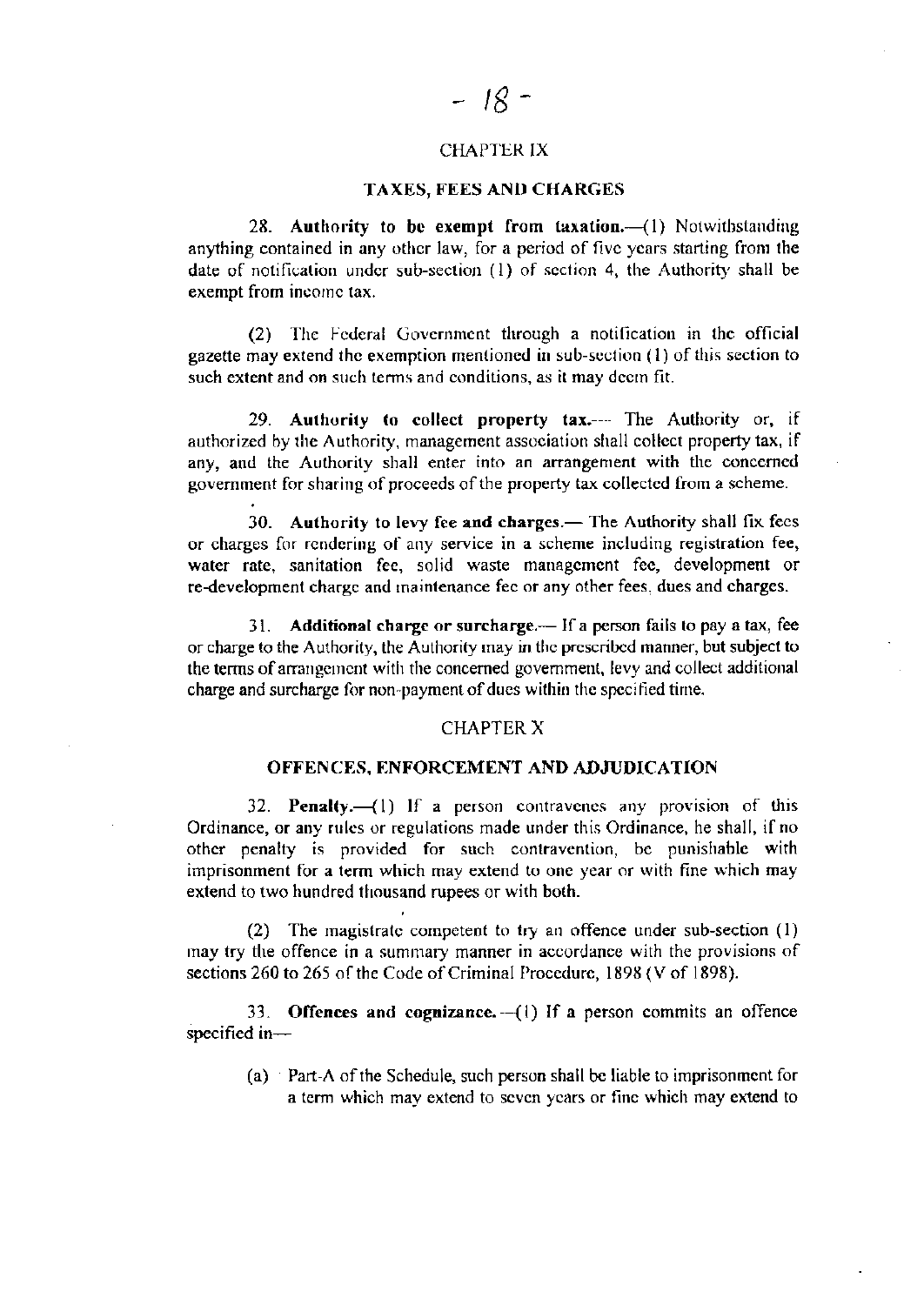five hundred thousand rupces or with both and where an accused was directed by the Authority for immediate discontinuance of the offence, the court may impose a further fine which may extend to fifty thousand rupees for every day for the period the accused has persisted in the offence from the date of its commission; and

(b) Part-B of Second Schedule, he shall be liable to imprisonment for a term which may extend to three years or fine which may extend to one hundred thousand rupces or with both and whcrc an accused was directed by the Authority for immediate discontinuance of the offence, the court may impose a further fine which may extend to ten thousand rupees for every day for the period the accused has persisted in the offence from the date of its commission.

(2) An offence punishable under sub-section (1) shall be cognizable on a complaint in writing of an employee authorized by the Authority to the officer incharge of the police station.

34. Offences to be cognizable and bailable.-Notwithstanding anything contained in the Code of Criminal Procedure, 1898 (Act V of 1898), offences under this Ordinance shall bc bailable and cognizable by the magistrate first class on the complaint of an employee authorized by the Authority.

35. Offences by companies. $-(1)$  Where an offence under this Ordinance has been committed by a company, every person who at the time of commission of offence was in charge of and was responsible for the conduct of its activities shall bc deemed to be gurlty of the offence and shall bc liable to be proceeded against under this Ordinance.

(2) Nothnrg contained in this scction shall render any such person liable if it is provcd that thc offerce was committed without the person's knowledge or that such person exercised duc care to prevent the commission of the offence.

36. Administrative penalties. $-(1)$  An Adjudicator may, in the prescribed manner, issue directions to any person for compliance with any provision of this Ordinance, the rules or regulations within the time and in the manner specified in such dircctions.

(2) If a person fails to comply with any direction of the Adjudicator within such time as may be specified in such direction or where violation is declared as gravc under the regulations. the Adjudicator may pass onc or morc of the following orders, namely: $-$ 

(a) direct the delinquent person to pay a fine as administrative penalty which may extend to one hundred thousand Rupees and in case the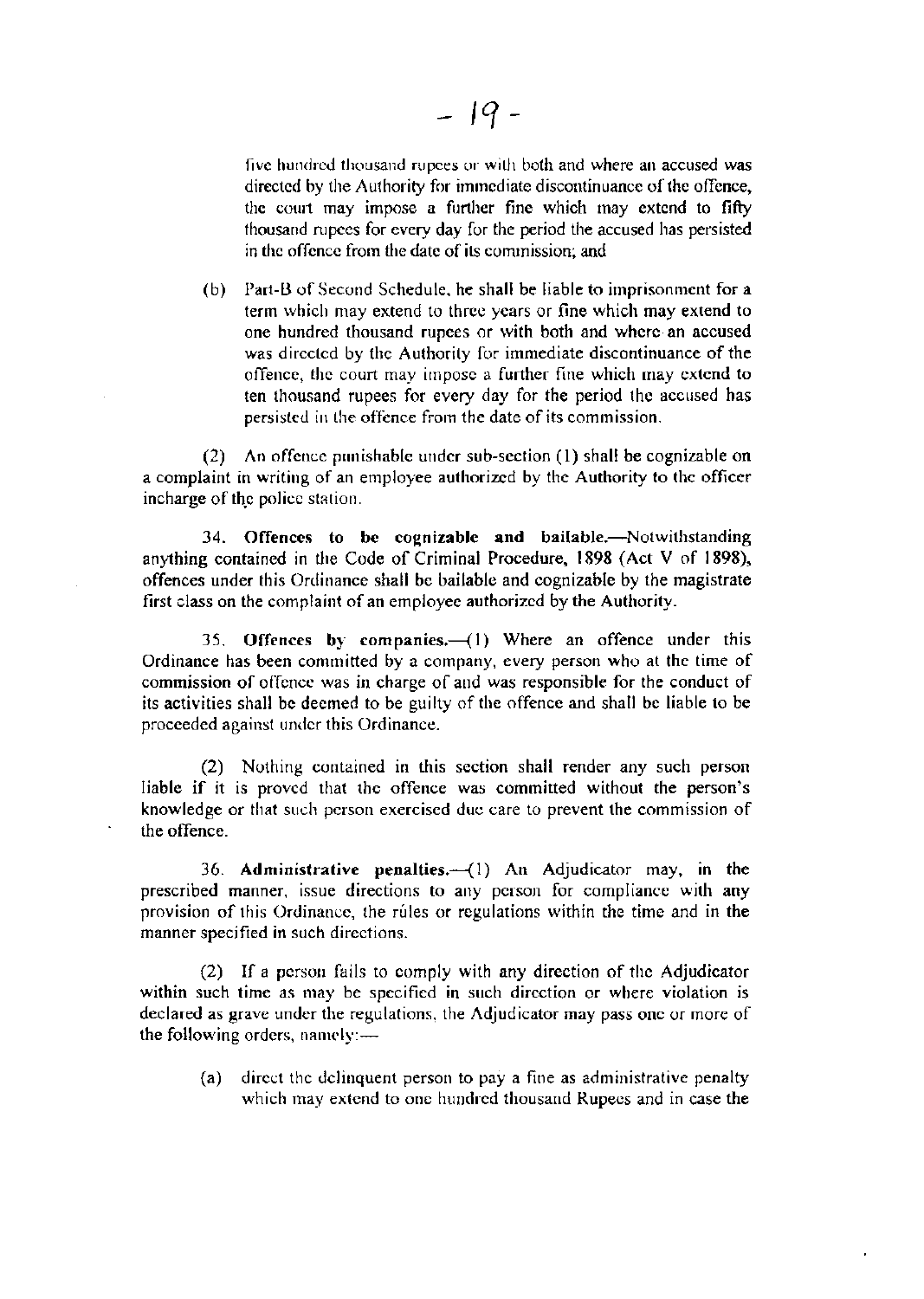failure continues, with an additional fine which may extend to five thousand Rupees for every day during which such failure continues after the direction to pay fine for the first such failure is passed;

- direct initiation of prosecution against the delinquent person for the  $(b)$ offence under section 33;
- (c) seal (for a specified or unspecified period) the immovable property + where violation of this Ordinance, rules or regulations has taken place:
- direct the relevant employee of the Authority, a civic or utility  $(d)$ agency to stop or discontinue the provision of municipal or utility services to the immovable property in occupation of the delinquent person till such time as the violation continues;
- (e) direct removal or construction of any structure by the Authority;
- direct the enforcement inspector to dispossess an unauthorized  $(f)$ occupant from an immovable property and hand over peaceful possession of the property to the person entitled to the possession of the property; and
- direct cancellation of lease or allotment of the delinquent person  $(g)$ and resumption of possession of the immovable property by the Authority.

(3) The Adjudicator shall take cognizance of a case on the report of an enforcement inspector or an employee authorized by the Authority which shall contain documentary evidence of the violation and identification of the delinquent person.

The Adjudicator shall not pass any final direction or order without  $(4)$ issuing a show-cause notice in writing and affording an opportunity of hearing to the delinquent person, in the prescribed manner.

37. Administrative penalty and offence. $-(1)$  A person, on whom an administrative penalty is imposed under section 36, shall not be prosecuted for an offence in respect of the same incident that gave rise to imposition of the administrative penalty unless the Adjudicator directs prosecution of the person.

(2) A person charged with an offence may also be subject to an administrative penalty in respect of the same incident that gave rise to the charge of the offence.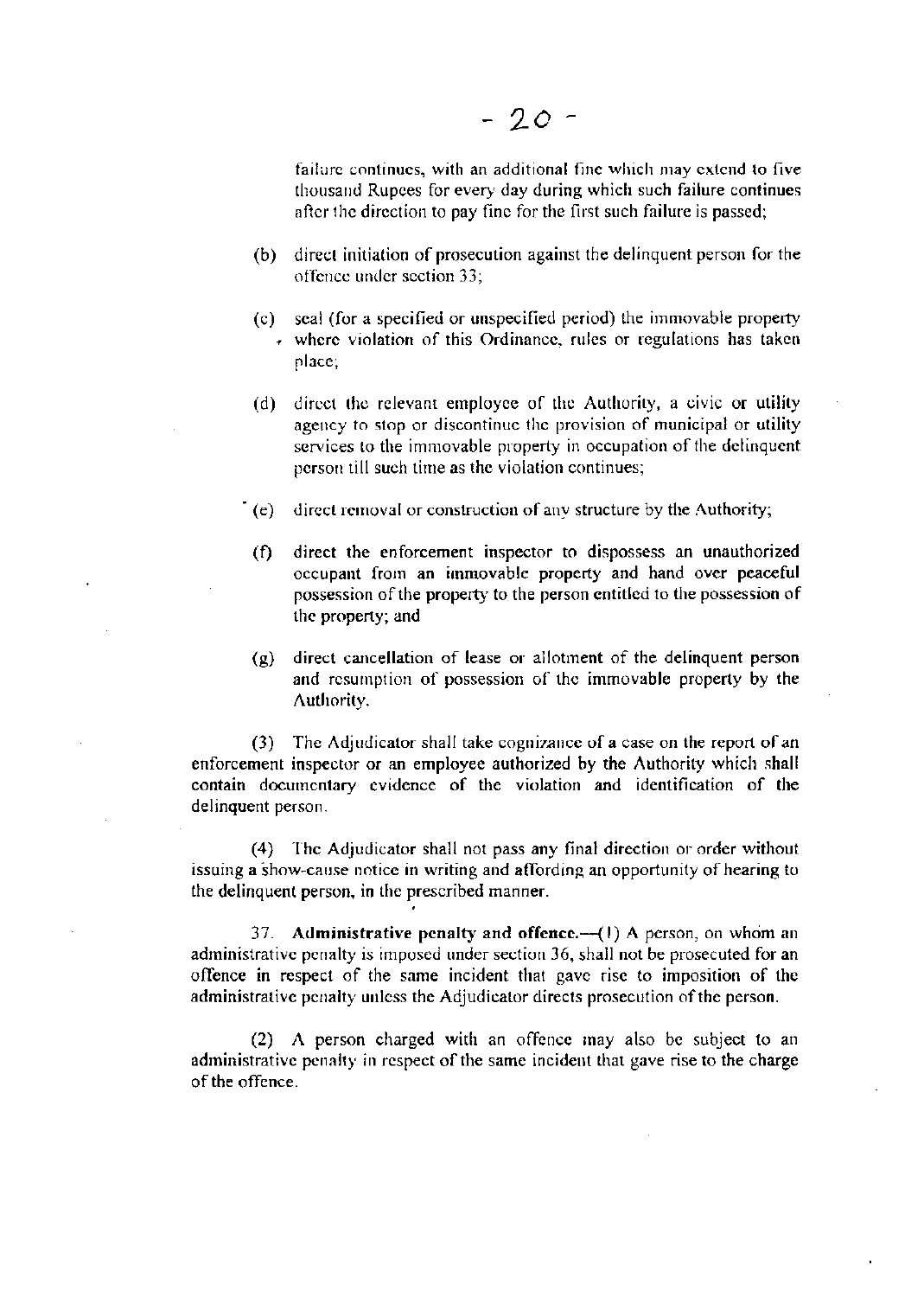38. Enforcement Inspectors.-(1) The Authority shall devise and implement enforcement plans regarding the observance of this Ordinance, rules and regulations.

(2) The Authority shall designate enforcement inspectors for the implementation of the enforcement plans in such manner as may be prescribed under the regulations.

(3) The enforcement inspectors shall exercise such powers, in such manner and to such extent as is provided in this Ordinance or as may be prescribed in the rules or regulations.

(4) The Authority may, for discharge of its functions under this Ordinance, seek assistance and support from law enforcement agencies and other public bodies who shall provide all such assistance and support.

39. Power to enter. (1) Subject to any rules or regulations, an enforcement inspector may, whenever it is necessary for purposes of this Ordinance and at all reasonable times, enter upon any immovable property and—

- (a) make inspection, survey, measurement, valuation or enquiry;
- (b) take levels;
- (c) dig or bore into sub-soil;
- (d) set out boundaries and intended lines of work;
- (e) mark such levels, boundaries and lines by placing marks and cutting trenches;
- $(f)$ take electronic or other evidence; and
- (g) do such other acts or things as may be prescribed.

 $(2)$ An enforcement inspector shall not enter any immovable property except;

- (a) with the consent of the occupant and with prior written notice specifying date and time of inspection; or
- (b) when directed by a court or Adjudicator; or
- $(c)$ without notice to prevent any disaster in an emergency.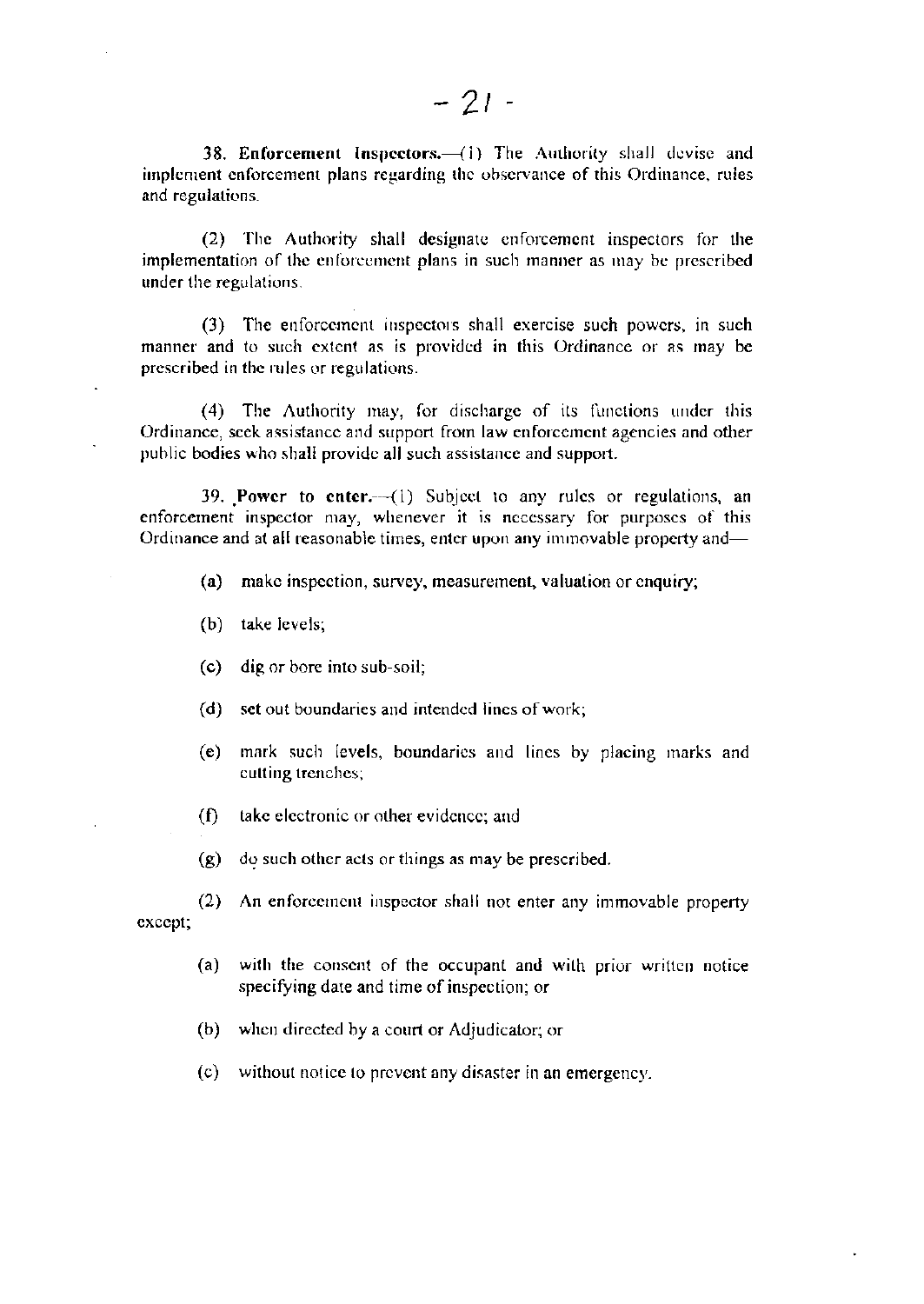40. Ejectment of unauthorized occupants. (1) Subject to an opportunity of hearing, the Chairman, enforcement inspector or any other authorized officer of the Authority may summarily eject any person in unauthorized occupation of any immovable property under the management or control of the Authority and may for such ejectment use such force as may be necessary.

(2) Subject to an opportunity of hearing, the Chairman, enforcement inspector or any other authorized officer of the Authority, on his own inotion or on the application of the lawful occupier of an immovable property, summarily eject any person in unauthorized occupation of such immovable property in a scheme and may, for such ejectment, use such force as may be necessary.

(3) Nothing contained in sub-sections (1) and (2) shall prohibit the Chairman, enforcement inspector or any other authorized officer of the Authority to proceed against such person on commission of an offence, as provided in the Ordinance.

41. Adjudicator.—(1) The Authority shall appoint one or more Adjudicators for a specified area and if the Authority appoints more than one Adjudicators for a specified area, it shall specify jurisdiction of each Adjudicator. The qualifications and terms and conditions of appointment as Adjudicator shall be prescribed through regulations.

(2) The Adjudicator shall hear and decide a case referred to him by the Chairman, Registrar or an enforcement inspector under this Ordinance, rules or regulations.

42. Inquiry and decision.  $- (1)$  The Adjudicator may-

(a) conduct an inquiry in any case;

- (b) while inquiring into a case, exercise powers of a civil court under the Code of Civil Procedure, 1908 (Act V of 1908) in respect of the following matters:
	- $(i)$ summon and enforce attendance of a person, compel a person to give oral or written evidence on oath and to produce a document or any other material;
	- (ii) receive evidence on affidavit;
	- (iii) requisition information from any office; and
	- (iv) issue summons for witnesses or documents.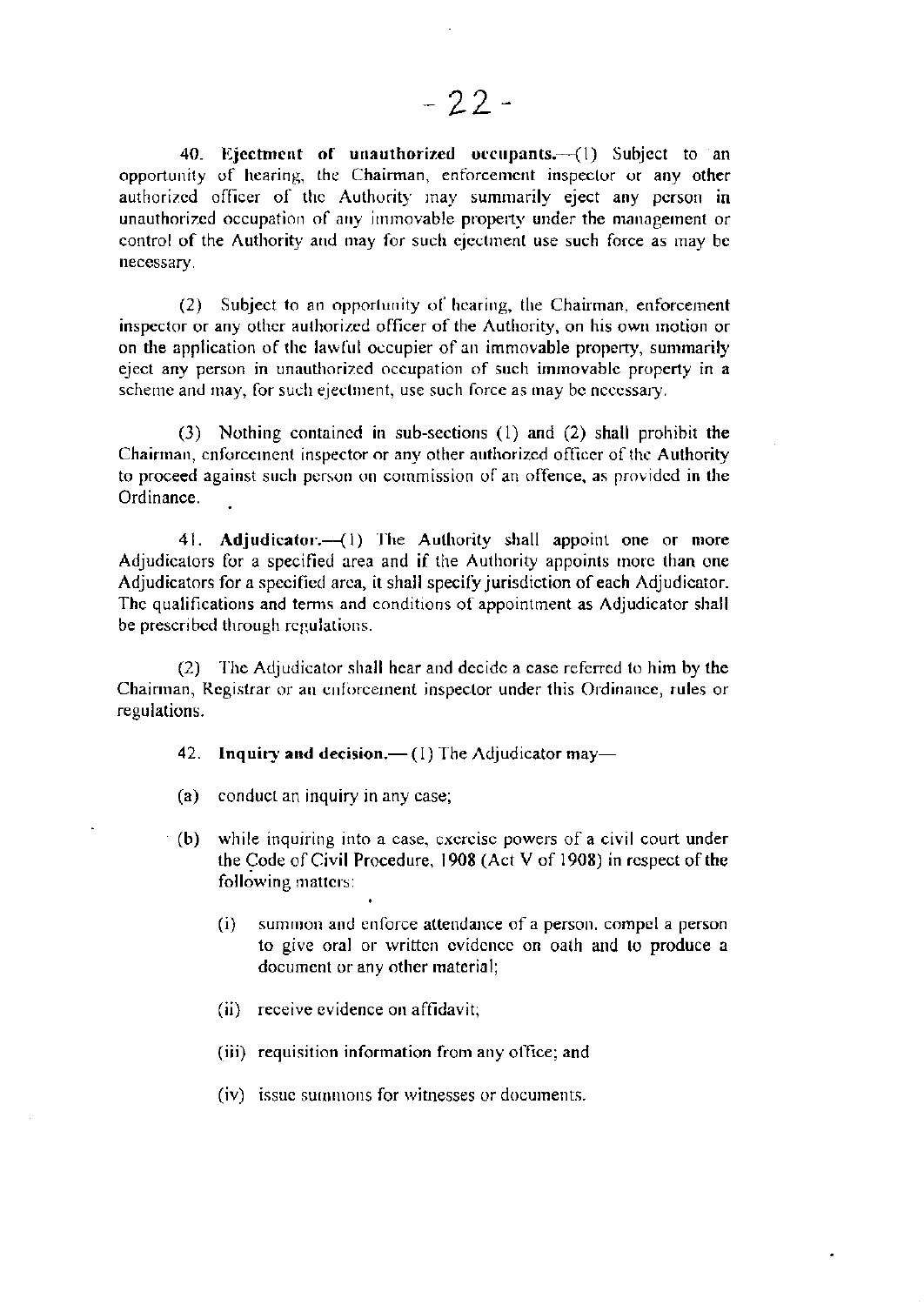(2) The Adjudicator shall execute his decisions as if he is a civil court under the Code of Civil Procedure, 1908 (Act V of 1908) or may direct an enforcement inspector to execute the decision in the manner mentioned in the direction.

(3) During the course of any proceedings before him, and before passing a final order, the Adjudicator may pass such interlocutory orders as he may consider appropriate in the circumstances.

43. Review.—If no appeal is filed under section 45 against any decision of the Adjudicator, the Adjudicator may, at any time, review his decision to correct any error or on proof of any other sufficient cause justifying review of the decision.

44. Recovery of dues.—(1) If a person fails to pay any amount due to the Authority or a mortgagor fails to repay house finance in accordance with Section 25, the Adjudicator shall, on a reference from an authorized employee of the Authority or the financial institution, as applicable, recover the amount due from the person or mortgagor as arrears of land revenue under the Land Revenue Act, 1967 (XVII of 1967).

(2) In exercise of powers under this section, the Adjudicator shall exercise any power of collector under the Land Revenue Act, 1967 (XVII of 1967).

45. Appeals.  $-(1)$  A person aggrieved from any final direction, decision or order of an Adjudicator may, within thirty days from the date of communication of the same, file an appeal before an Appellate Tribunal of the Authority.

(2) The Appellate Tribunal shall be constituted and shall discharge its functions in the prescribed manner.

(3) An appeal to the Supreme Court from a final judgment or order of the Appellate Tribunal shall lie only if the Supreme Court grants leave to appeal.

46. Bar of jurisdiction.-- (1) Notwithstanding anything provided in any other law for the time being in force, but save as expressly provided in this Ordinance-

no court or other authority whatsoever shall have jurisdiction to  $(a)$ entertain, or to adjudicate upon, any matter which the Authority, the Chairman, the Registrar or a Adjudicator, enforcement inspector or any other person is empowered by or under this Ordinance, or the rules or regulations framed thereunder, to dispose of or to determine: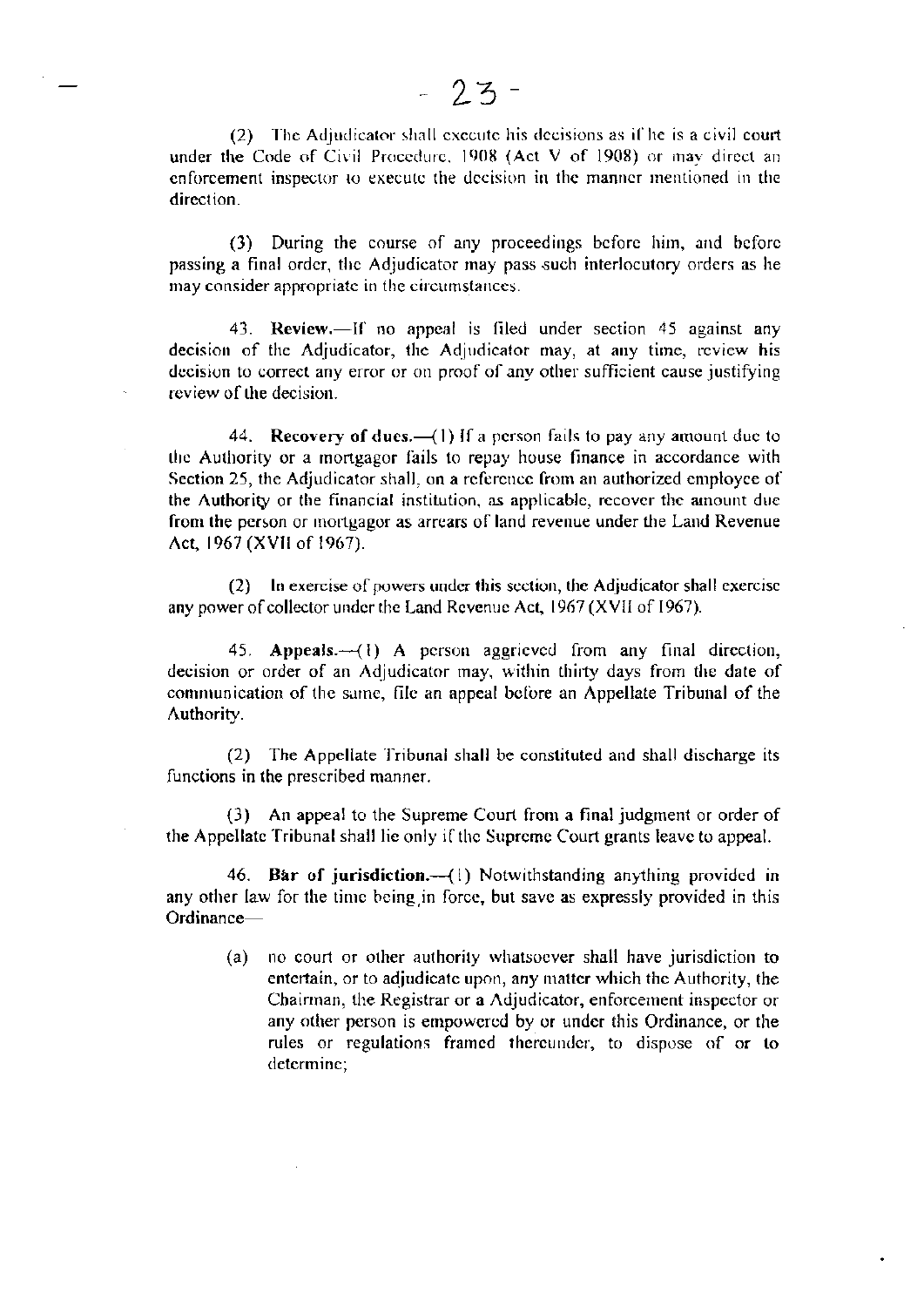- (b) the validity of anything done or an order passed by the Authority, the Chairman, the Registrar or a Adjudicator, enforcement inspector or any other person empowered by or under this Ordinance, or the rules or regulations framed thereunder, shall not be called in question in any manner whatever before or by any court or other authority whatsoever; and
- (c) no court or other authority whatsoever shall be competent to grant any injunction or pass any other order in relation to any proceedings under this Ordinance or any rules or regulations framed thereunder before the Authority, the Chairman, the Registrar or a Adjudicator, enforcement inspector or any other person empowered by or under this Ordinance, or the rules or regulations framed thereunder.

#### **CHAPTER XI**

### **FINANCIAL PROVISIONS**

47. Fund.-(1) The Authority shall establish a fund to be known as Naya Pakistan Housing and Development Authority Fund to be administered and controlled by the Authority.

- The Fund shall consist of  $(2)$
- funds, loans or grants provided by the Federal Government or a  $(a)$ Provincial Government;
- $(b)$ grants and loans negotiated and raised or otherwise obtained by the Authority;
- fee, charges, rentals, tolls, fines and other moneys received or  $(c)$ collected by the Authority;
- $(d)$ income from the lease or sale of the property;
- funds from, bonds, sukuk and other forms of finances obtained on  $(c)$ the basis of participation term certificate (PTC), musharika certificates, term finance certificates (TFC) or any other financial or debt instruments or securities issued by the authority; and
- $\Omega$ all other sums received by the authority.

(3) The fine imposed or the fee charged under this Ordinance, the rules or regulations shall, on receipt or recovery, be deposited in and shall form part of Nava Pakistan Housing and Development Authority Fund.